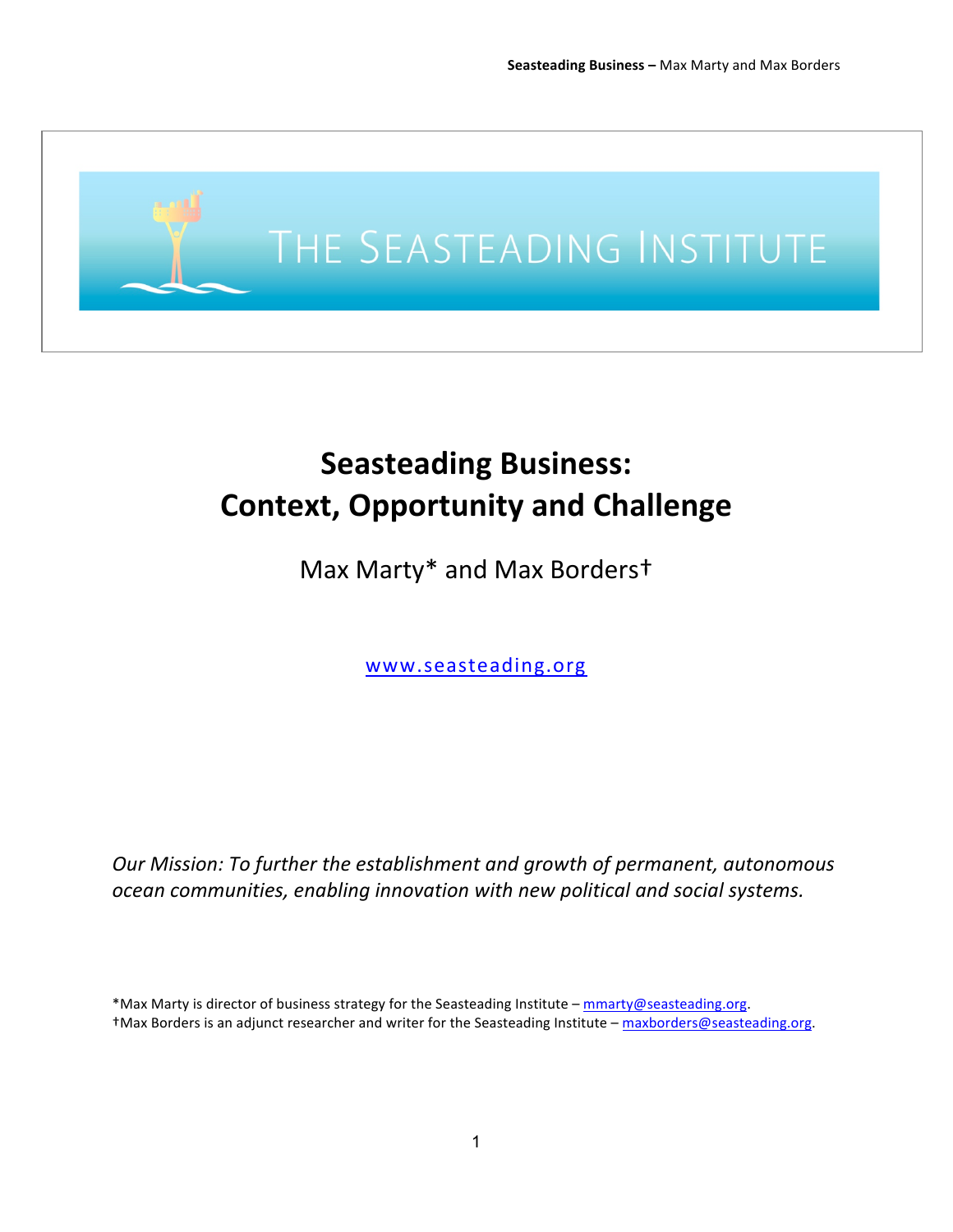t's easy to be captivated by the vision of seasteading: a floating metropolis with new rules governing a new way of life; a cluster of semi-submersibles ringed by commuter boats each going about its business; a network of sea-based villages living in prosperity, pluralism and It's easy to be captivated by the vision of seas<br>governing a new way of life; a cluster of sem<br>going about its business; a network of sea-ba<br>peace. It can all seem utopian, if not a little sci-fi.

But building free cities on the sea won't be easy. When it happens, it will happen one business at a time. Part of our mission here at The Seasteading Institute is to bring about global change through incremental, market-based solutions. In light of that mission, we would like to offer an analysis of the context, opportunities and challenges entrepreneurs will face starting businesses on the sea.

Specifically, we'll touch on three areas, corresponding to three sections:

### **I. Context**

- What forms will seasteading businesses take?
- What are some of the critical issues related to seasteading business?

### **II. Opportunities**

- Why does running a business outside existing states' jurisdiction offer opportunities?
- What kinds of opportunities arise from doing business at sea?
- What are some specific industries likely to arise from seasteading?

### **III. Challenges**

- What are some of the legal challenges?
- What are some of the engineering challenges?
- What are some of the political challenges?

Starting a seasteading venture represents a formidable challenge. Yet we hope this paper allows readers to navigate what might otherwise be treacherous entrepreneurial waters.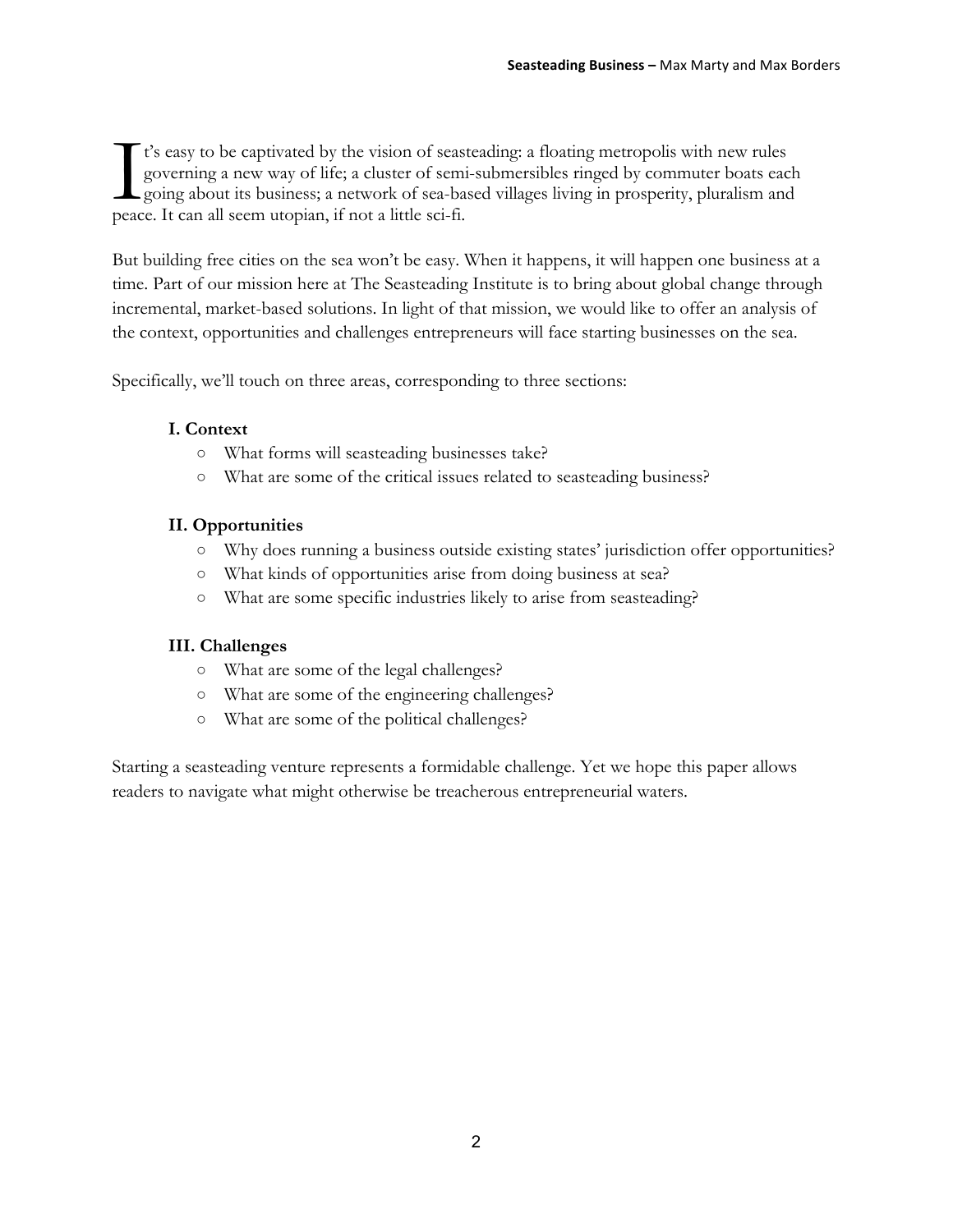# **I. Context**

### **What forms will seasteading businesses take?**

When referring to seastead, it is sometimes useful to parse more basic aspects. These aspects give rise to an admittedly rough taxonomy of business forms based on how a seastead functions. In other words, sometimes it is simply not enough to refer to seasteading generically. One may need to pick out either some physical or functional aspect. We've decided to isolate these aspects and define them so potential entrepreneurs have a working vocabulary for issues they are likely to face upon start up.

*Physical Platform.* Seasteading depends on man-made structures. Whether a ship, a semi-submersible or a floating vessel,<sup>1</sup> these structures will provide the physical foundation for any seasteading business. Let's call this structure the *physical platform.*

*Discrete Business.* Once the physical platform is constructed, people will want to do business aboard seasteads. So an entrepreneur may decide to start what we refer to as a *discrete business* aboard the physical platform. For the purposes of this discussion, however, a discrete business is a corporate entity considered separately from the physical platform(s) or territory on which it might rest.<sup>2</sup>

*Platform Operations.* Any physical platform, whether business or residential, will require operations – including management, upkeep and administration. In some cases, platform operations will be carried out directly by the platform owner. In other cases, the platform owner will hire a management company to oversee operations. Whatever the case, responsibility for a platform lies ultimately with the platform owner(s).

### **Seasteading Business Forms**

With the more basic aspects defined, we can now discuss what we'll refer to as the seasteading *business forms.* These forms are a way of looking at how seasteads are likely to function, which allows us to decompose them. Business forms become apparent when answering questions like: *Who owns what? Who controls what? Who manages which operations?*

*Corporate Seastead.* In some instances, there will only be a single, discrete business aboard a given physical platform. Whether that business is a natural gas company on a massive floating platform, or a single person selling hotdogs from a tiny boat, we refer to either instance as a "corporate seastead." With corporate seasteads, the owner of the physical platform and the owner of the

 $1$  Other physical platforms may include barges, floating houses, Floating Production Storage and Offloading (FPSOs) and Very Large Floating Structures (VLFSs).

 $2$  Note: some entrepreneurs may form a discrete business whose sole responsibility is to manage the operations of a physical platform.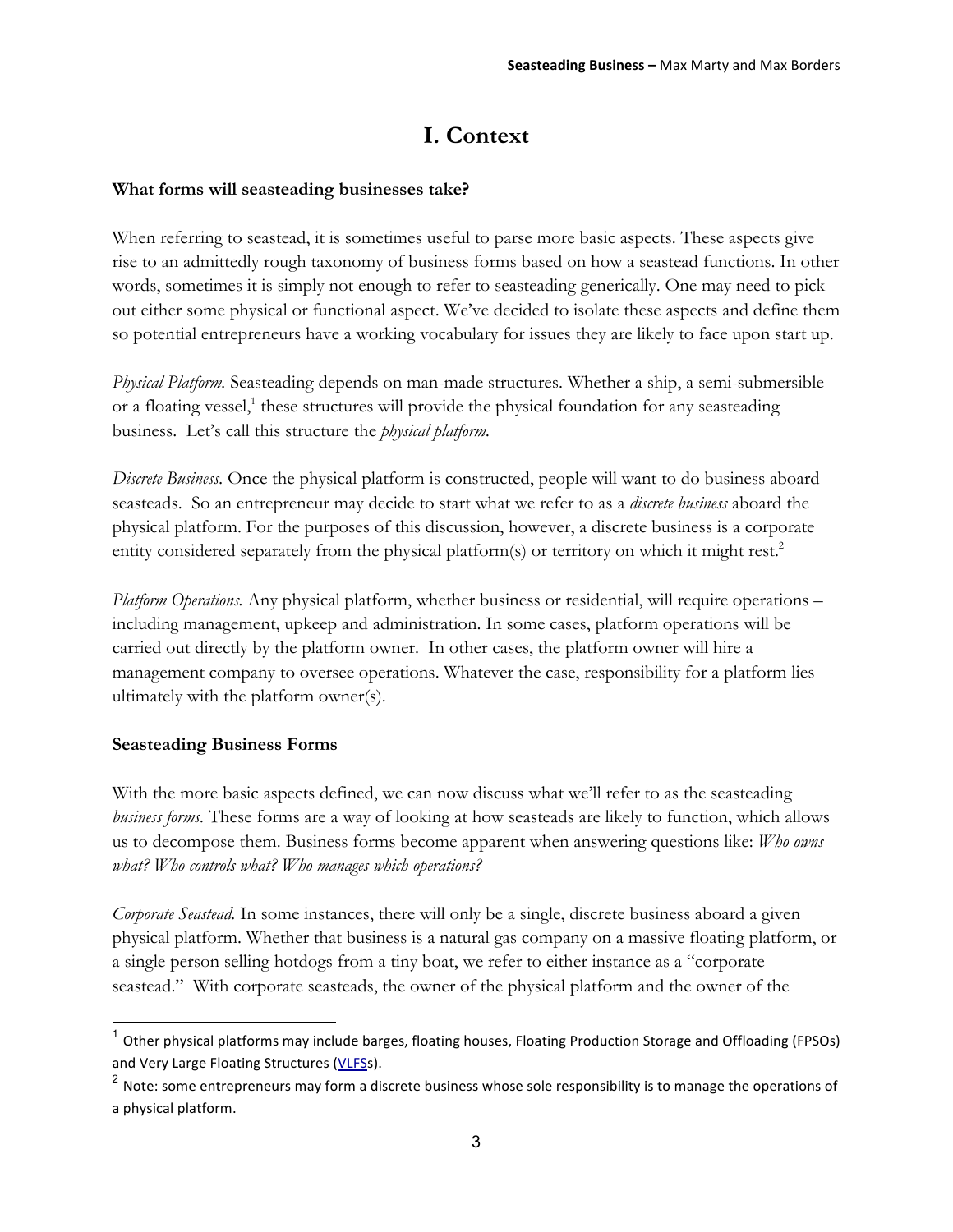business are one and the same. (Note that it is common for ship owners to outsource operations to a ship management company. And this may hold across all business forms.)

*Conglomerate Seastead.* In other instances, we can imagine multiple discrete businesses operating aboard a physical platform – businesses all of which are subsidiaries of a single firm. For example, imagine a platform owner who also owns a restaurant, a fitness center and a hotel aboard the seastead. When a single corporate body controls all of the discrete businesses on board (as subsidiaries), we call this a "conglomerate seastead." Modern day cruise ships can be examples of this type of business form.

*Lessor Development Seastead.* Sometimes the developer of a physical platform will not want to own any discrete business aboard the seastead. Instead, he or she (or the leadership of a corporate entity) will want merely to own the physical platform, and invite tenant businesses to lease space on board. We call this a *development seastead* with a "lessor" designation. The two primary constituents in this form will be: a) The lessor, i.e. seastead developers whose primary business is to attract tenant businesses or residents and; b) The tenant, i.e. a lessee who will likely benefit from the flexibility of leasing and prefers seastead platform operations be an external function of his/her business. (Note again that seastead operations can be outsourced.)

*Seller Development Seastead.* The developer of a physical platform may decide not to be the long-term owner of the physical platform, nor to lease space to other discrete businesses. Instead, he or she may decide to parcel out sections of the platform and sell them much as neighborhood developers do on land. We refer to this form as a *development seastead,* as well – only with a "non-lessor" or "seller" designation. The two primary constituents in this form will, of course, be seller of the parcels and individual commercial or residential buyers.

*Associated Seastead.* Soon after developers sell parcels of a non-lessor development seastead to individual residents or businesses, the parcel owners will still have to find a way to coordinate platform operations. In such a case--as with home-owners associations on land--the various parcel owners are likely to organize an *association,* i.e. an organization whose express purpose is to manage seastead operations. This association will be distinct from the discrete businesses on board, but function at the behest of--and be accountable to--all the businesses taken as a group.

*Hybrid Seastead.* A number of combinations of the above seasteading forms are possible. For example, we can imagine a developer seastead in which a portion of the seasteads are owned and leased by the physical platform owner while others are parceled off and sold. Whatever the combination, "hybrid seastead" suffices as a catch-all for purposes of this discussion.

When entrepreneurs are planning their core businesses, each will have to decide if it is worth the start-up capital and administrative costs to own and operate a physical platform. For some, this will be good business--as when a venture centers on creating an integrated experience for tourists.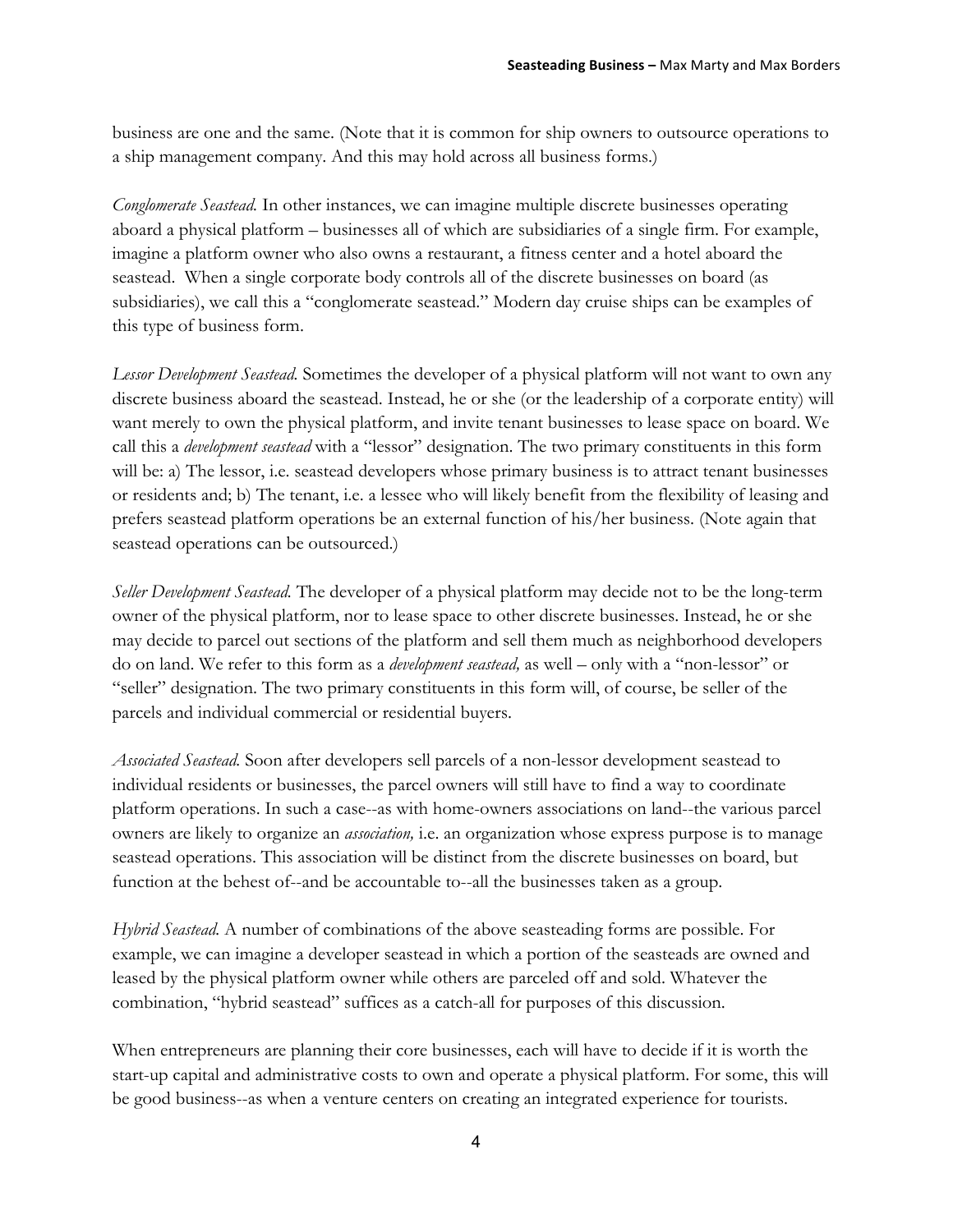Others, like knowledge-based businesses or tech startups, may be happy to leave the details of the look, feel and operations of the seastead to someone else; they may opt to lease space instead.

Whatever the case, understanding these forms is similar to the kinds of decisions entrepreneurs have to make on land. But there are critical differences: the modularity and mobility of seasteads add a dimension that makes seasteading business that much more dynamic. For example, if you could move your entire business or medical complex from coordinates off the coast of Mauritius to an area off the Gulf of Oman -- in a week -- what might this mean for your tenants and their customerbase? And would you benefit from quickly situating your business or medical complex among other seasteads with similar or related businesses? As we will discuss later, questions about being a lessor or a tenant -- a full owner or a partial owner -- are not only unavoidable, but have a direct bearing on one's strategy in the short, medium and long term seasteading business strategy. (See "Mobility" under the Critical Issues subsection below.)

### **What are some of the critical issues related to seasteading business?**

There are five critical business-related issues<sup>3</sup> that we will examine in light of seasteading business, all of which overlap to a considerable degree:

- Geographic Location
- Logistics
- Marketing
- Legal
- Mobility

There are, of course, other critical issues any entrepreneur would have to face on land or sea. But we consider these five to be, in some way or other, uniquely interesting to examine from the perspective of seasteading business.

### **Geographic Location**

One of the most crucial decisions a seastead entrepreneur will make is a choice of location. To complicate matters, there are at least three senses of location, relevant depending on what your business model is: 1) *macro* - a certain geographic location for a seastead platform; 2) *micro* - a certain position aboard a seastead platform; 3) *relative* - location *relative to* other nearby seastead platforms or seastead businesses aboard a seastead platform. Location questions may also pop up with greater frequency than they might for a seasteading entrepreneur's territorial counterparts.

 $3$  Again, we should offer a caveat: We cannot be comprehensive in cataloguing every issue seasteading entrepreneurs will face. These issues are simply the most salient to our minds at this early stage.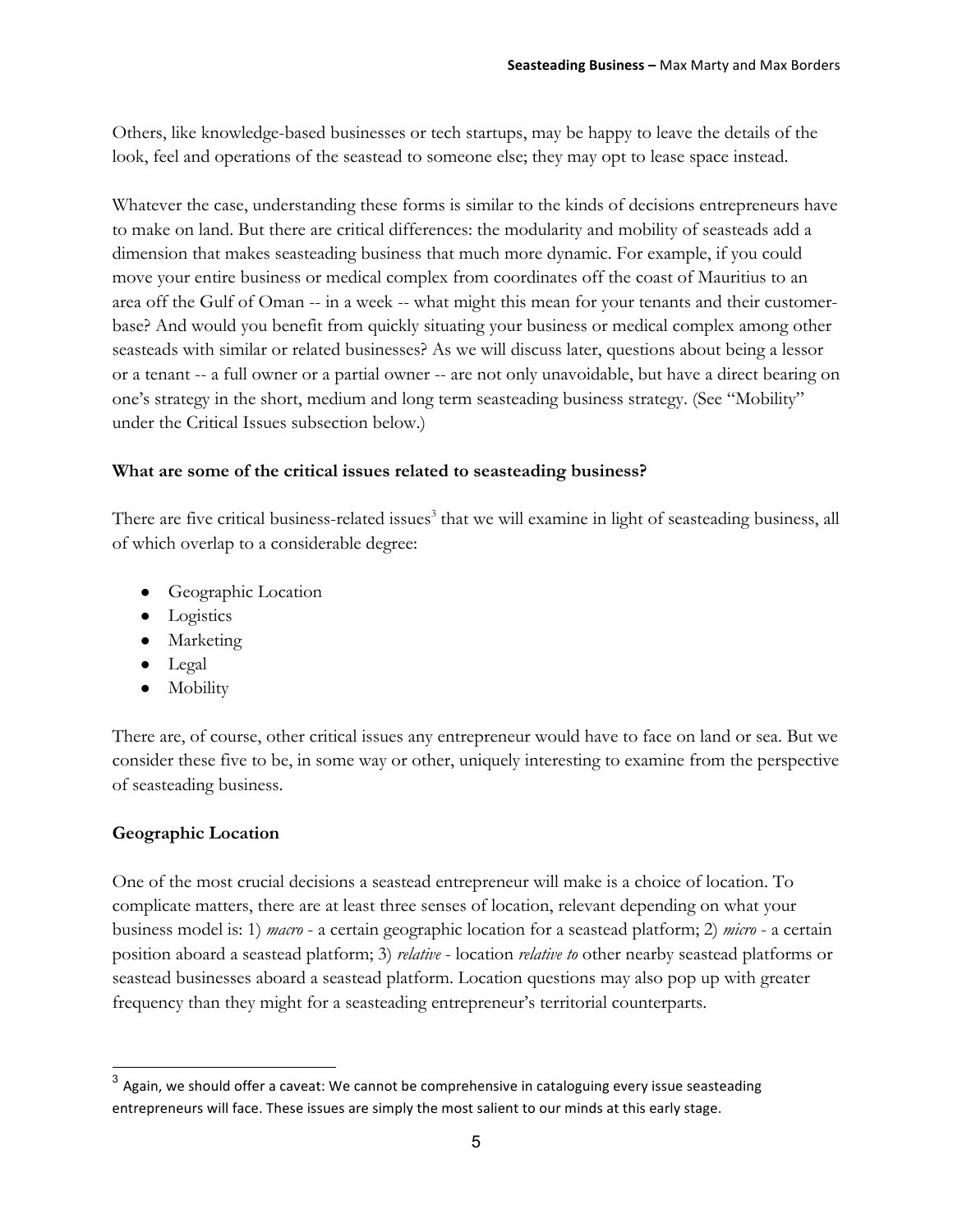Generally speaking, the seastead entrepreneur will have to look for agreeable environmental, legal and economic locations. From the economic point of view, the question of location boils down to *access to customers.* If one is running a lessor development seastead, his or her customers are lessee seasteading entities--i.e. residential tenants or discrete business tenants. The seastead lessor must have some understanding of what the tenant business's needs will be--not least of which is a location that is likely to help tenants thrive. We can imagine, for instance, a shipstead with only office space on board. The lessor has decided to attract knowledge economy businesses aboard the shipstead. Where should she locate?

Also, because there are various economic zones that extend out from a coastline, location issues overlap with legal issues very quickly. Consider the composition of a seastead in terms of which businesses are harvesting resources. What percentage of the businesses have activities that are forbidden by the regulations of a nation's EEZ<sup>4</sup>? Will moving onto the high seas help or hurt those businesses? What about the businesses who depend on proximity to land? What about pure knowledge economy plays? The overlap of location and legal questions will determine the composition of many seasteads. Indeed, most of the questions about location and law are likely to occur ex ante rather than ex post.<sup>5</sup>

Of course, because knowledge-economy businesses tend to cluster in certain cities, seasteads may accrete offshore near cities like Redmond, Washington or San Francisco, California. Indeed, might seasteads catalyze new innovation "mirror clusters"?<sup>6</sup> For example:

- Mediterranean Mirror cluster near Sophia-Antipolis/Cannes--France
- Mediterranean II Mirror cluster near Tel Aviv--Israel
- Asia-Pacific I Mirror cluster near Shenzhen, Hong Kong or Macao--China
- Asia-Pacific II Mirror cluster near Yokohama-Tokyo--Japan
- N. American Atlantic Mirror cluster near Boston or New York--USA

Because the knowledge-worker shipstead is not attempting to harvest the sea's natural resources, there may be legal and economic reasons to move closer in.<sup>7</sup> Consider that a mining seastead would be prohibited from extraction within 200 miles of a country's shoreline due to United Nation conventions, while sea-surface activities like running a tech start-up would not likely be prohibited.

<sup>&</sup>lt;u>and the EEZ, or Exclusive Economic Zone</u>, is an internationally recognized maritime law which states that a coastal<br><sup>4</sup> An EEZ, or Exclusive Economic Zone, is an internationally recognized maritime law which states that a state shall have control over the ocean's resources extending up to 200 miles from shore.

<sup>&</sup>lt;sup>5</sup> This is more or less the *raison d'etre* for the Seasteading Institute's legal and business series.

 $^6$  For more on innovation clusters worldwide, here's a slightly dated (2006) map created by McKinsey: http://whatmatters.mckinseydigital.com/flash/innovation\_clusters/

<sup>&</sup>lt;sup>7</sup> For more detail on legal questions, see also "Charting the Course for a Seateader's Legal Strategy" by Dario Mutabdzija and Max Borders.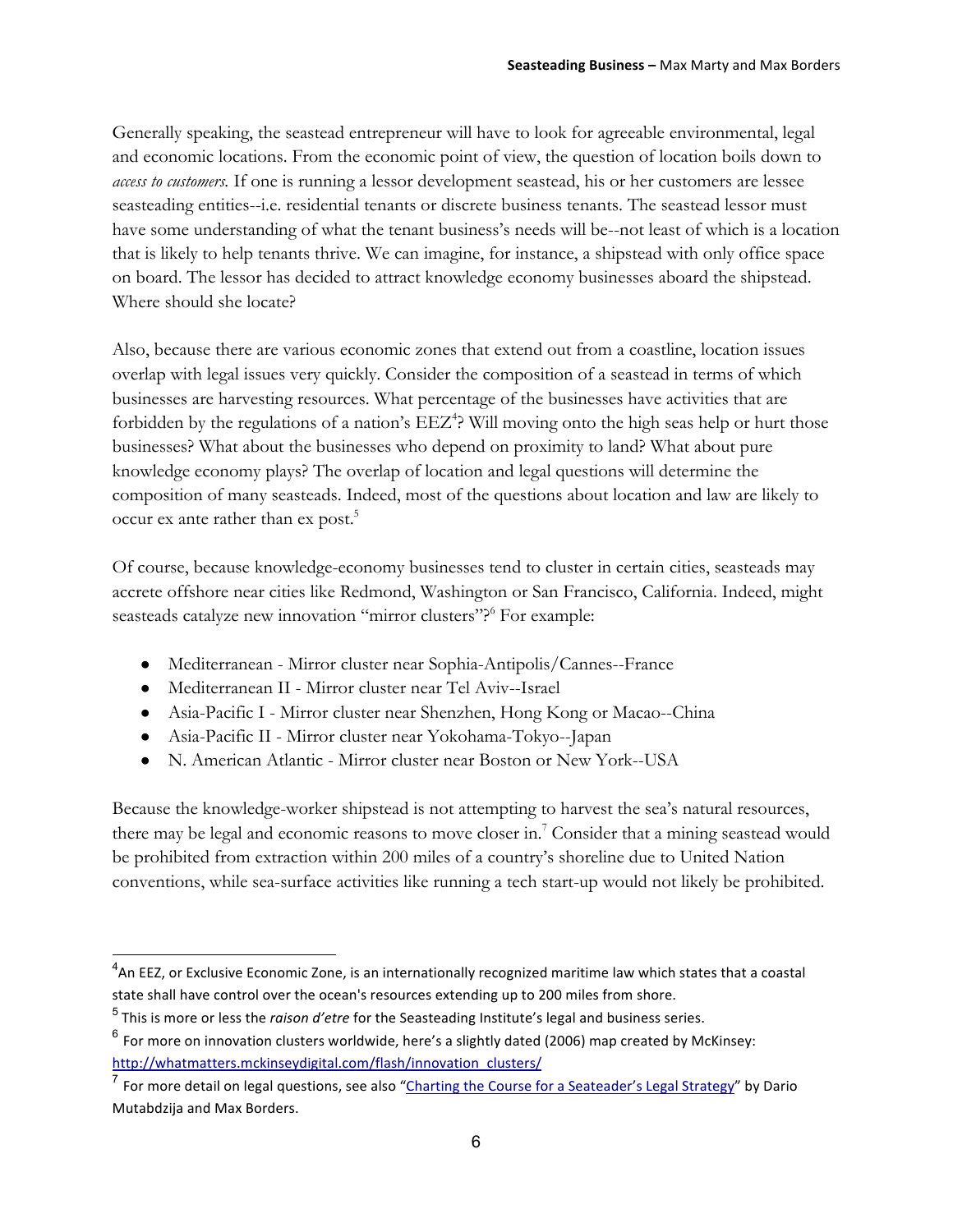Whatever location the lessor decides upon, her business will thrive based on her ability to attract and retain tenants. That, in turn, will be contingent upon her tenants' ability to attract and retain customers--a potentially virtuous ecosystem. This may seem obvious to many, but seasteading location questions may come up more frequently due to the dynamism of modularity and mobility. In other words, *the key difference is that the costs of moving a physical platform are far lower for seasteaders on the sea than for business complexes on land.* And that fact changes the dynamics.

The lessor will thus have to create policies or contracts that basically either: a) enables them to reposition the seastead if it makes enough economic sense to do so; or b) assures tenants long term security about location. There may be other nuances to these agreements. Whatever the policy, it will affect every tenant on board. The structure of these agreements -- degrees of freedom to reposition - - will be one meaningful way in which a lessor seastead can distinguish itself from another. As we'll discuss later, although one may be able to move her floating physical platform in a matter of days, things may not be so simple on land (unless, of course, one's business is a mobile unit). In short, a seastead lessor will have to continuously seek out opportunity hot spots on the sea--reconciling these with obligations to existing tenant contracts. Because so many seasteading opportunities will arise from proximity to other thriving seasteads or seastead clusters, location questions are of paramount importance.

For most industries success may mean following some rules of thumb:

- Locate near potential customers with disposable income, for example, as close as legally feasible to a major first-world city.
- Locate near potential customers whose regulatory regimes restrict their access to some product or service, or a lower-cost versions of a product or service. Such may include medical, agricultural, or knowledge-based industries. (More on this later.)
- Locate in an area that provides lower-cost access to supply chains, logistics terminals and other hubs for moving goods and people.
- Locate aboard a platform and/or near other platforms that are likely to offer greater access to customers, and which lower the cost of forming a business 'ecosystem'.

To reiterate: location has macro, micro and relative dimensions. Seastead entrepreneurs will carefully consider all such dimensions, as well as develop contingency plans for doing business in an environment that is likely to be more dynamic than territorial business due to modularity and mobility.

### **Logistics**

Logistics concerns the flow of goods, services, customers -- and the overhead associated with these. For different sorts of firms, there will be different logistics questions. For example, an aquaculture seastead will need to establish a supply chain from its ocean harvest to terminus points on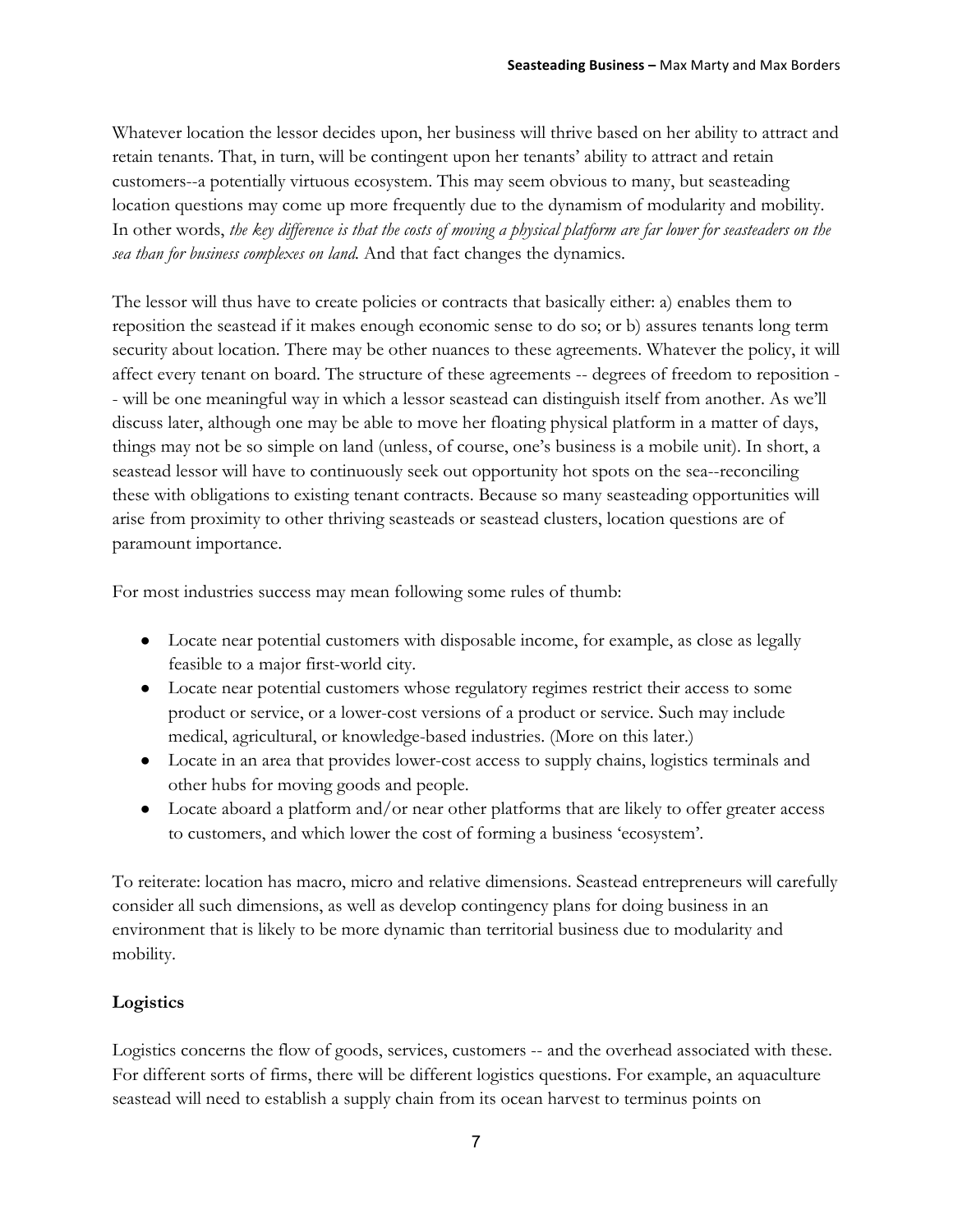neighboring seasteads and on land. Or, think of a seastead theme park. How will the themepark get supplies from various ports around the world? How will visitors to the themepark travel to the seastead? Will the seastead platform need to be able to moor large container ships, barges, or just passenger ships?

Obviously, logistics and supply chain questions overlap with location questions like those touched on above. Initially, new seasteads will bear the costs of establishing new distribution channels and supply chain networks. Over time, these networks will become better established, so logistics costs are likely to go down over time. That said, no seastead business will be able to survive without factoring logistics into their overhead costs. (Note: logistics is one entrepreneur's overhead cost, but another entrepreneur's opportunity.)

### **Marketing**

Marketing may be especially important for seasteaders. Skepticism and fear of seasteading businesses may be high, especially at first. Skepticism may come from investors, customers or from the public at large. Indeed, skepticism may arise from fear of the new/unknown, or from agitation by special interests and competitors benefiting from territorial rulesets (i.e. less competition). That may mean that the lines between lobbying and marketing will have to blur. Because many seastead ventures could be threatening to land-based businesses trapped in constrictive rules, seasteading might require a degree of pre-emptive marketing rarely seen in everyday business.

Many seasteading marketing questions will be similar to the kinds of marketing questions people have to tackle in land-based businesses. (And we'll leave these to the marketing pros.) But are there other marketing considerations peculiar to seasteading? Consider:

- Is there any low-cost exposure or earned media that can be gained by virtue of seasteading's novelty as a human enterprise?
- How will seasteaders market when the novelty of seasteading has worn off?
- Given that seasteading is in embryonic stages: who, besides direct customers, will it be important to market to? That is, might it be important for certain seastead businesses to spend a portion of their promotion budgets on longer-term investments, such as maintaining enthusiasm for seasteading in general? Attracting symbiotic business neighbors? Even lobbying?
- How will seasteaders market when they are relatively remote? What about when they are a part of a dynamic platform cluster?
- Is there a marketing opportunity in platform mobility?
- Are there opportunities to engage in co-promotion for seasteading companies?

At the outset, there will be no well-worn paths to the seastead. The benefit of reputation and wordof-mouth campaigns from satisfied customers can only accrue after building a new market the hard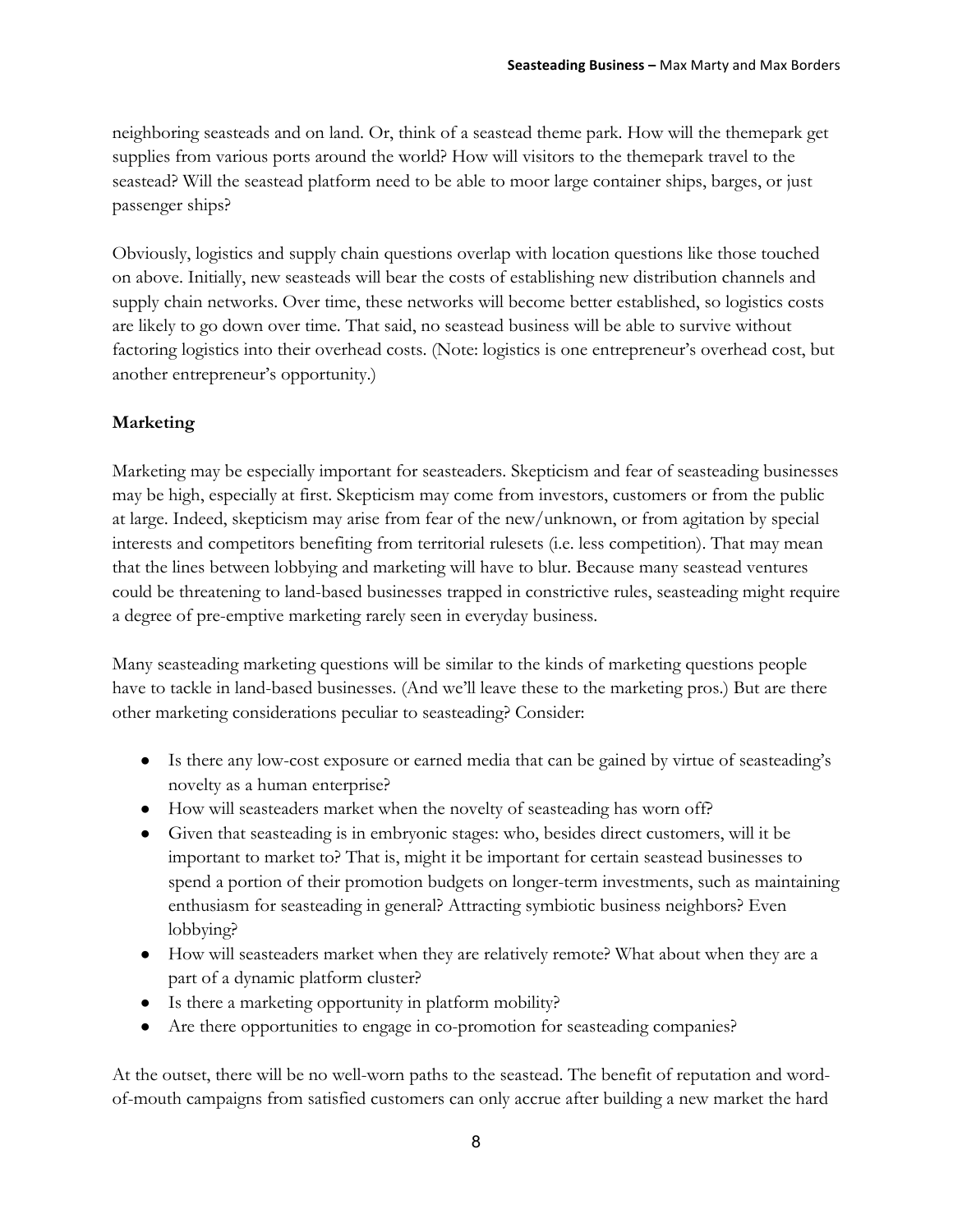way. Whether one is trying to attract the first trailblazing seastead tenants, visitors from land, new residents, or customers to-or-from various places around the world -- marketing seastead businesses will be challenging.

Overcoming skepticism and informing customers about new commercial realities will require marketing efforts unique to many seastead-based industries. For example, what if your potential customers' first reaction to medical tourism on a shipstead is: "Wait, you're suggesting I get my treatments on a cruise line?" Or "what if the doctors are negligent in some way... will I be able to sue?" Proper branding and attention to public perception can ameliorate these concerns and prevent problems later down the road. Certainly, there will be lessons to take from marketers of land-based medical tourism.<sup>8</sup>

Addressing skepticism about a seasteading business may come down to selling a new *context,* or promoting a familiar product or service *within a new context.* As marketing psychologist Rory Sutherland reminds us: "Behavioural economics shows by and large that every decision people make... is massively affected close to the moment of decision by the context in which you decide." Sutherland says, for instance, that Rolls Royce didn't sell their expensive Phantom cars at a car show -- next to cheaper cars -- they sold them at yacht shows. According to Sutherland, people often think about what things are worth based on "completely arbitrary anchors."<sup>9</sup> Seasteading will present opportunities for businesses to establish these psychological anchors early on.

We're already familiar with the ways industry marketers take advantage of differences in the prices, rules and regulations from place to place. For example, Eastern and Western European countries compete for businesses and labor. Californians<sup>10</sup> are coming to Texas in droves due to California's deteriorating business climate. Texans have taken advantage of this fact and used it to market to businesses looking to move. Such opportunities will likely be more pronounced on the sea due to the disparities between the legal regimes. (This will be especially true if seasteaders are able to create sovereign entities.) But how does one market such opportunities to customers on land while minimizing resistance from government (and/or competing businesses likely to collude with government)? Providers of medical services, for example, cannot legally market their products in the United States unless they have been approved and licensed by the relevant regulatory institution. Such has proven difficult for the medical tourism industry and providers of seasteading medical services will likely face the same advertising challenges. PR and perhaps even lobbying may come under many marketing budgets.

See basics of what medical tourism marketing consultants have to say in summary form here: http://www.stackpoleassociates.com/services/medical-tourism.shtml

 $^9$  http://www.themediabriefing.com/article/2010-11-24/rory-sutherland-on-the-context-and-behaviouraleconomics-of-advertising

<sup>&</sup>lt;sup>10</sup> http://www.texaspolicy.com/pdf/2008-09-CompetitiveStates-laffer.pdf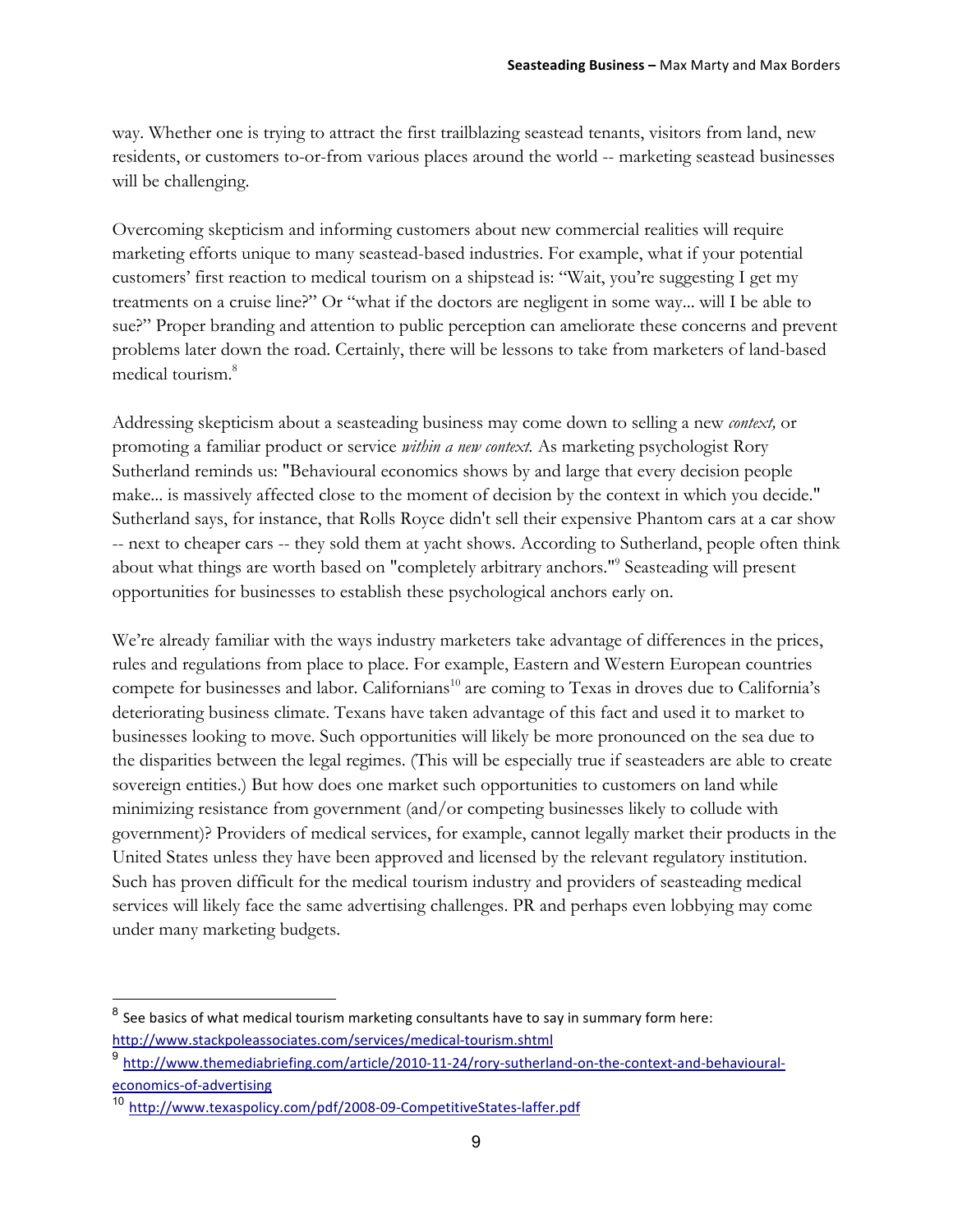Let's close our discussion of marketing with another thought experiment: Imagine we're starting a seastead casino. Why will people want to come to our casinostead rather than to Las Vegas or Monaco? What sorts of clientele are we trying to attract? Are there amenities available on our casinostead that are not available on land due to legal restrictions? How do we sell our competitive advantages and target our marketing campaigns to the greatest effect? Not only are these marketing questions a critical facet of the business issues, marketing will overlap with the other issues -- such as location, logistics and legal.

### **Legal**

As we'll discuss in the following sections, there will be tremendous opportunities and challenges that grow out of differences between legal rulesets of seasteads and those of coastal states. Indeed, when it comes down to it, most seasteading startups will take advantage of the global patchwork of rulesets. That is why we want to emphasize the critical importance of seasteaders integrating legal expertise into their organizational DNA. That means including at least one legal expert as part of one's founding team in almost all cases. As one of our colleagues put it: "A seasteading venture outsourcing its legal expertise would be like a private space company outsourcing its engineering talent." In other words, most seasteading companies are at their cores a *legal* play of one sort or another. Each will want to have an understanding of the law as one of its core competencies.

In "Charting the Course: A Guide to Seasteaders' Legal Strategy" Dario Mutabdzija and Max Borders set out, in broad strokes, the international legal regime on the sea -- including issues of jurisdictional control of the ocean extending outward from shore by a given nation state. Would-be entrepreneurs interested in such details are encouraged to read this paper. However, we hope a general overview of legal issues will suffice here.

For seasteading entrepreneurs to succeed, there will already have to be a palatable legal environment that minimizes uncertainty. That is largely because economic actors function best when the business environment is predictable. In the United States, a lot of companies incorporate in the state of Delaware. Many believe this is due to the low corporate taxes, and that may certainly be true. Historically, though, businesses choose Delaware due to a host of factors, which add up to reduced uncertainty. Among them  $are^{11}$ :

- Reputation for handling and expediting business cases with few backlogs.
- The depth of case law means it is much easier to find available precedent for legal decisions and the settlement of disputes.
- Delaware has a separate court system for business, which uses judges trained in business law rather than juries.
- It's possible to incorporate in Delaware without residing or headquartering there.

<sup>11</sup> http://corp.delaware.gov/whycorporations\_web.pdf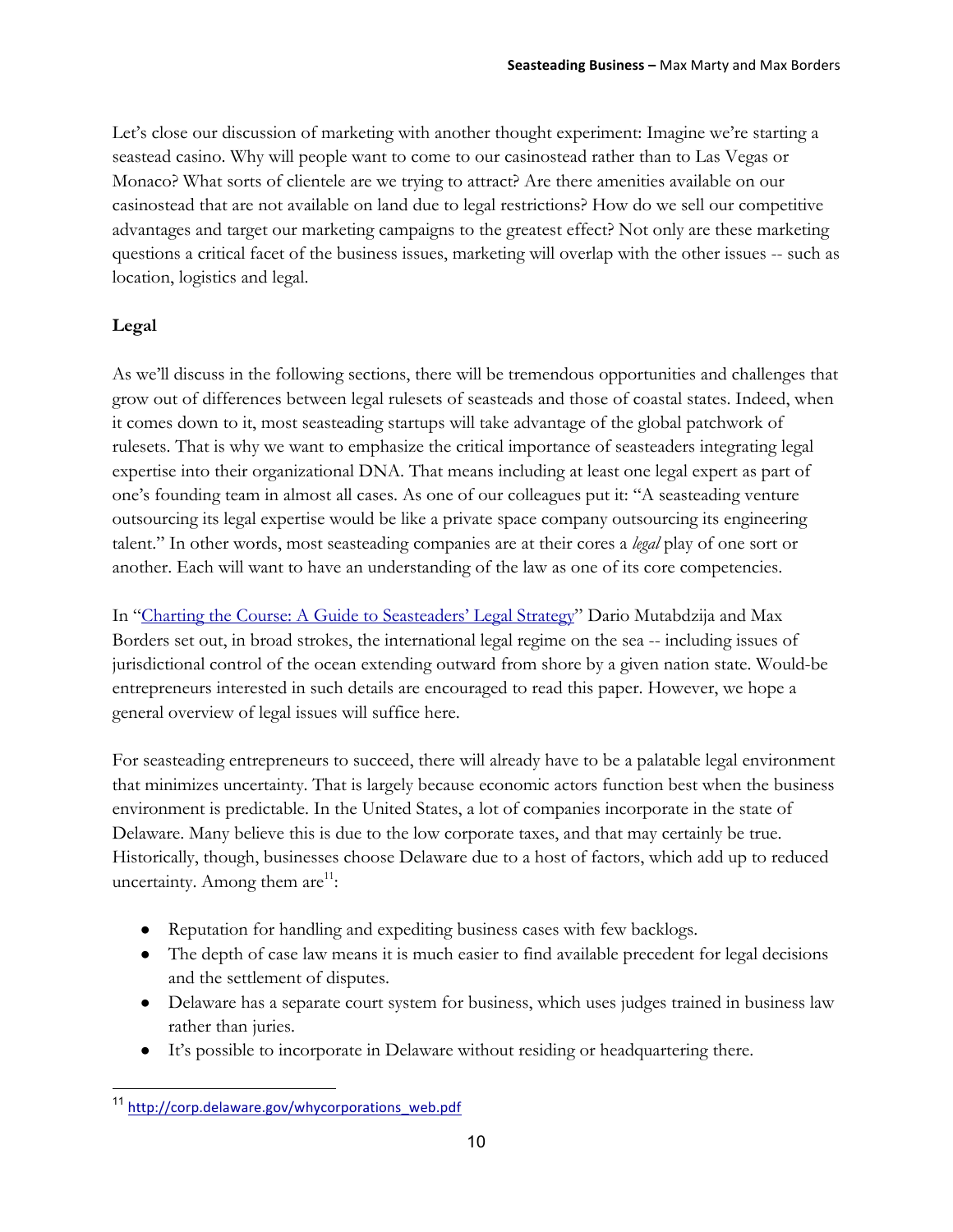● Non-Delaware businesses can incorporate in Delaware without paying state corporate tax and filing with Delaware is comparatively inexpensive.

Seasteaders will be looking for aspects of more robust business law like simple, low-cost incorporation and arbitration because these elements confer stability and predictability -- the stuff of a fertile legal and business climate (See also Legal Challenges in Section 3).

Indeed, if there were no U.S. federal government, it might make sense for seasteaders to fly the Delaware flag. But Delaware is only a state. U.S. federal regulatory requirements and high corporate taxes (currently the world's second-highest behind Japan)<sup>12</sup> make the U.S. an unideal jurisdiction for seasteaders. So seasteaders, still without their own rich tradition of case law, will want to look elsewhere to find solid, predictable business law. In particular, seasteaders will likely fly so-called "open registry flags" to carry territorial laws with them onto the sea. In some cases, seastead owners might fly the flags of states that simply leave them alone. For example, if one flew the flag of Liberia, he would not expect to enjoy any robust body of Liberian case law. However, in this case he probably prefers being left alone to access to stable business law.13

*Open registry flags* describes the practice of registering a vessel (physical platform) in some territorial nation-state different from that of the ship's owners and flying that country's merchant flag on the vessel. Ships are registered under open registry flags to reduce operating costs or avoid the regulations of the owner's country of origin. The vessel thus gains access to the laws of the flagging states -- as well as protection from other state actors -- and these laws are evoked if the ship is involved in cases of admiralty law.14

Perhaps one of the most interesting aspects of seasteading, however, is the entrepreneur's role in the creation of new legal frameworks. In fact, for many seasteaders -- specifically legal arbitrageurs (see *jurisdictional arbitrage* in Section II) -- the law will be a core competency. This may seem daunting. But most seasteaders will borrow from useful native laws and customs with relative ease--grabbing bits from successful foreign systems and, over time, weaving these together with rules and norms that arise through seastead-specific interactions. In short, many rules, regulations and laws evolve without prior design.

<sup>12</sup> http://seekingalpha.com/article/257977-high-u-s-corporate-tax-rate-a-barrier-to-economic-growth

 $13$  In crimal cases, such as a murder on deck, those involved would likely be handed over to home countries so that investigations and trials to be sorted out.

 $14$  Admiralty cases are issues that fall under admiralty law or maritime law, which is evolved ocean law. It is distinct from the Law of the Sea, which is public law determined by multilateral organizations (such as the UN). Admiralty law is "a body of both domestic law governing maritime activities, and private international law governing the relationships between private entities which operate vessels on the oceans," according to Wikipedia. Matters of marine commerce, marine navigation, shipping, sailors and the transportation of passengers and goods by sea come under admiralty law.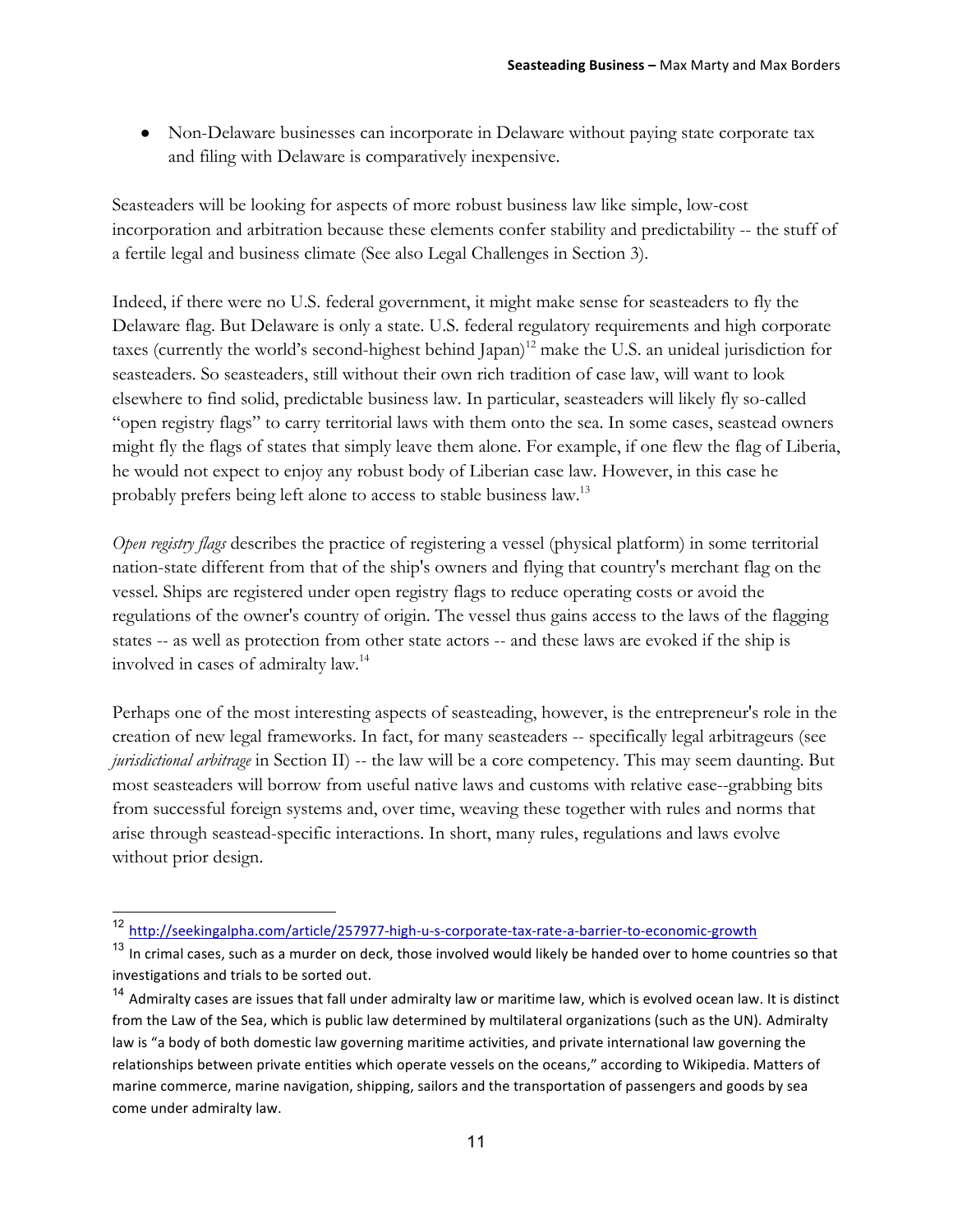Naturally, seasteads will have to operate within broader international legal frameworks. Some seasteads may, in fact, integrate themselves into particular jurisdictions that will, in turn, impose certain constraints on a seasteader's ability to innovate law. However, seasteaders who locate outside the territorial waters of sovereign states will have broad discretion in designing and implementing rulesets that are the formative bases of new law. For example, tenants or parcel owners will require rules to live by. Therefore:

- Will a developer decide to create a legal environment that is conducive to, say, research and development?
- What sorts of controls and oversight will she impose?
- Which rules and regulations work best locally? Which work better extended to other seasteads (i.e. your neighbors on the sea). $2^{15}$
- How will disputes be settled within this environment?

Properly designing these local legal environments is not only central to so-called "development seasteading*,*" but it is *the* central mechanism through which seasteading can change the world. As long as any such rules are subject to some form of market discipline, iteration of seastead rules will bring seasteading closer to meeting the needs of its constituents--and indeed of humanity. (See also Legal Challenges in Section III.)

### **Mobility**

As we alluded to above, mobility is a big issue for seastead entrepreneurs. Floating seastead platforms will afford seasteaders unprecedented ability to move, to cluster with other seasteads and even to travel around the globe. The issue of mobility is, of course, related to the issue of location. But for the purposes of this discussion, we want to ensure that would-be seasteaders understand mobility questions in light of two simple questions: *Who has the authority to move the seastead? How will such a move affect your business?*

For a number of the business forms, ultimate decision-making authority may not lie with the entrepreneur. Suppose, for example, that you're the owner of a pharmaceutical startup. You lease from a lessor seastead developer who decides to locate 100 miles off the coast of South Florida. Business is good and you have access to the aging Floridian population. This is a good arrangement for you because you're near the heart of your customer base. However, you are a tenant among a number of other tenants who would benefit from moving the seastead up the coast near New York. These businesses convince the lessor that the move would be profitable for them. You are suddenly

 $15$  Consider a rule of thumb in subsidiarity: This rules says that tasks should be handled at the most local feasible level. (If they can't be handled at that level, they "go up" one level of administration.) This is similar to a system of federalism.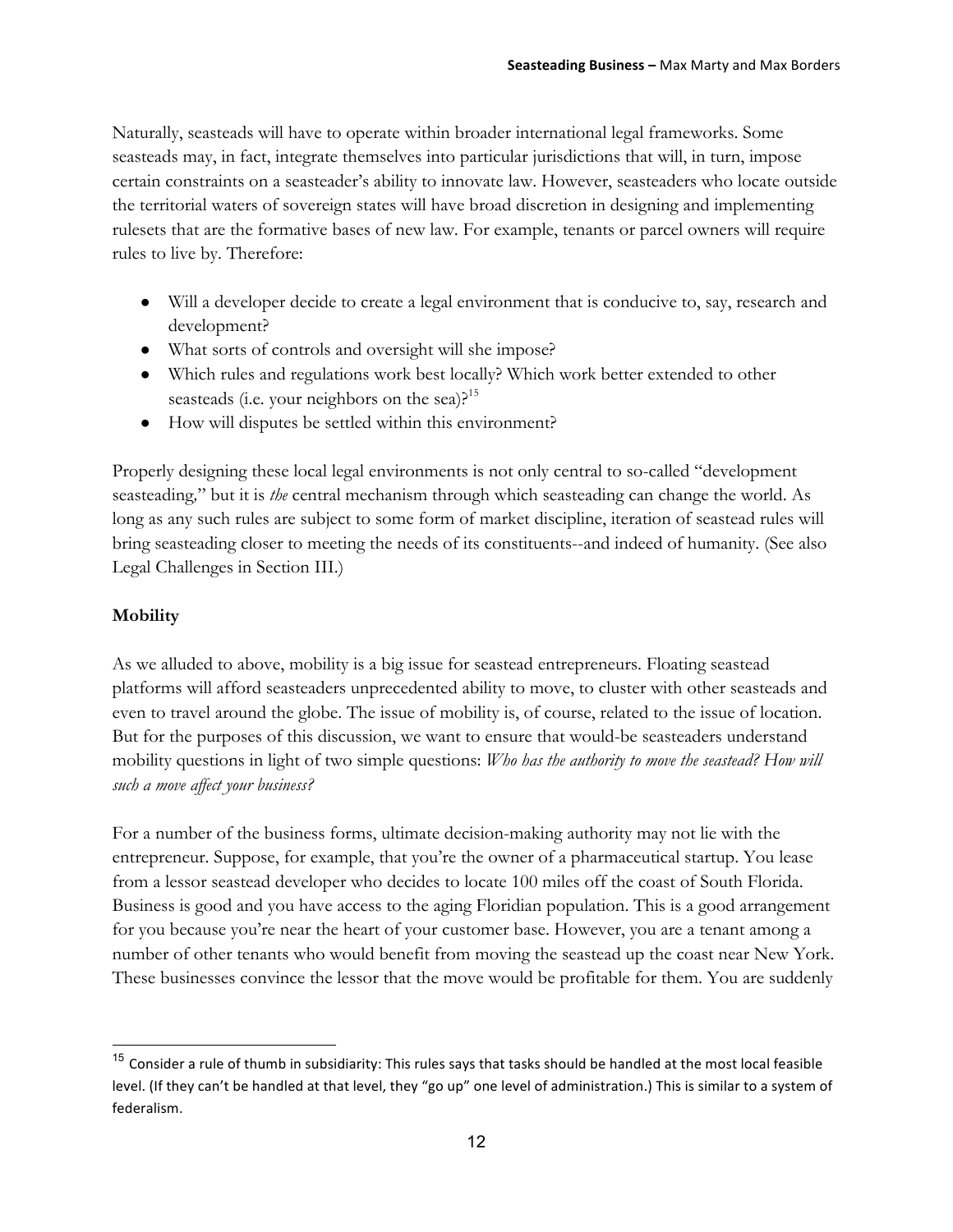in the minority. Now you're faced with other more daunting questions: *Is there another seastead operating near Florida? How much will it cost to move the operations?*

Careful mobility planning will be important to people operating in the dynamic, mobile environments of the sea. Unlike buildings, seasteads are not necessarily fixed structures. While people on land have to consider location questions, too, it is quite a different thing to consider what it would be like to have your entire office complex move to another time zone. For many, their businesses could depend on contractual commitments from a lessor or associated seastead about location, dependable itineraries and so on.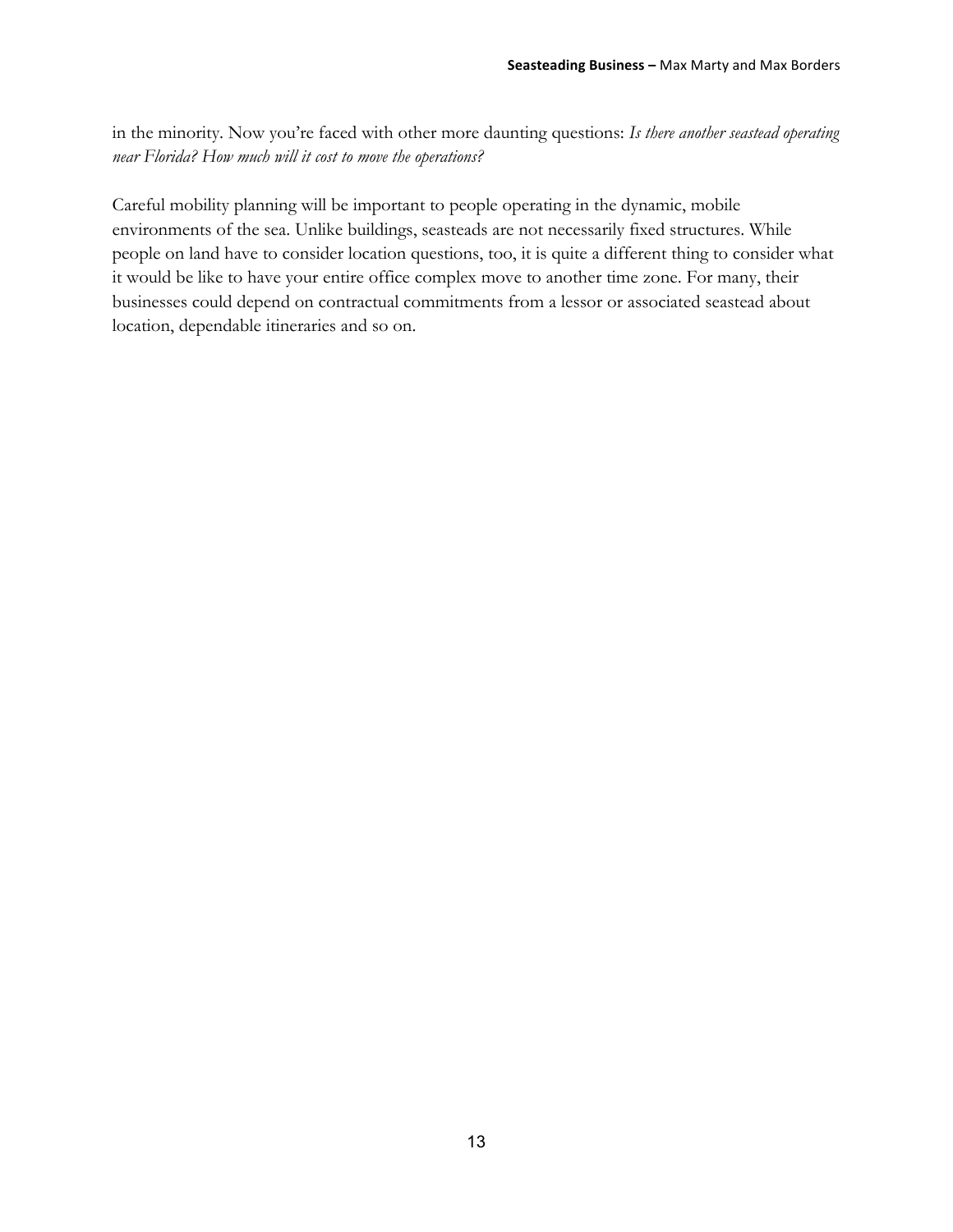## **II. Opportunities**

### **The Secret to Seasteading Business (in the short term): Compete Locally, Not Globally**

The ocean covers 71 percent of the earth's surface. So it's practically everywhere. The sea is fairly homogenous compared to land with its mountains, canyons, steppes and river basins. So if you have the right vessel, moving around is pretty easy.<sup>16</sup> When you couple these realities with the fact that seasteaders can design novel, on-board institutions, new opportunities emerge.

For many new seasteads, a primary advantage may be found in their ability to bring new legal jurisdictions conveniently close to existing legal jurisdictions. Much in the same way an ice cream truck makes ice cream a better value proposition by bringing the product to your street, a discrete seastead business offers convenient access to goods or services that are a better value on net than what is offered within customers' jurisdictions. In the case of seasteading, this value arises from the seastead's different legal regime, which gives rise to opportunities not available on land. (An exception to would be seasteaders who take advantage not of jurisdictions, but of resources available in some part of the ocean, for example oil or manganese nodules.)

### **Why does running a business outside existing states' jurisdiction offer opportunities?**

As we have suggested, the location of a seastead can afford certain advantages relative to territorial competitors. Another often related advantage we refer to as *jurisdictional arbitrage.* We define jurisdictional arbitrage as taking advantage of the legal, regulatory and/or tax benefits of one jurisdiction in relation to another. Such opportunities exist on land, of course:

… aerospace companies are now threatening to leave California, too. Orbital Outfitters of North Hollywood, CA and Mojave-based XCOR are startups who stand to get nailed with far higher taxes if they become profitable. A local Sherman Oaks/Encino newsletter quotes one of the businesspeople threatening to take their piece of the industry to healthier climes.

"This is a great place for us to find the expertise we need," explains angel investor and XCOR Board-member Lee Valentine. "It's a great place to build spacecraft, because we're close to the specialty manufacturers." But Valentine puts it bluntly when it comes to the taxes. Not only do other states have lower taxes, but they "are offering us good money to relocate<sup>1</sup>"<sup>17</sup>

<sup>16</sup> European shippers of old found it easier to take the long way over sea (i.e. around the southern tip of Africa) to trade their spices, rather than take the land route. So the mobility benefits of ocean-going vessels is nothing new.

<sup>&</sup>lt;sup>17</sup> Valentine added in a telephone conversation that as soon as XCOR reaches profitability, he has a responsibility as a Board-member to "advise the company to leave California." And he's not alone.

http://washingtonexaminer.com/blogs/examiner-opinion-zone/aerospace-exodus-california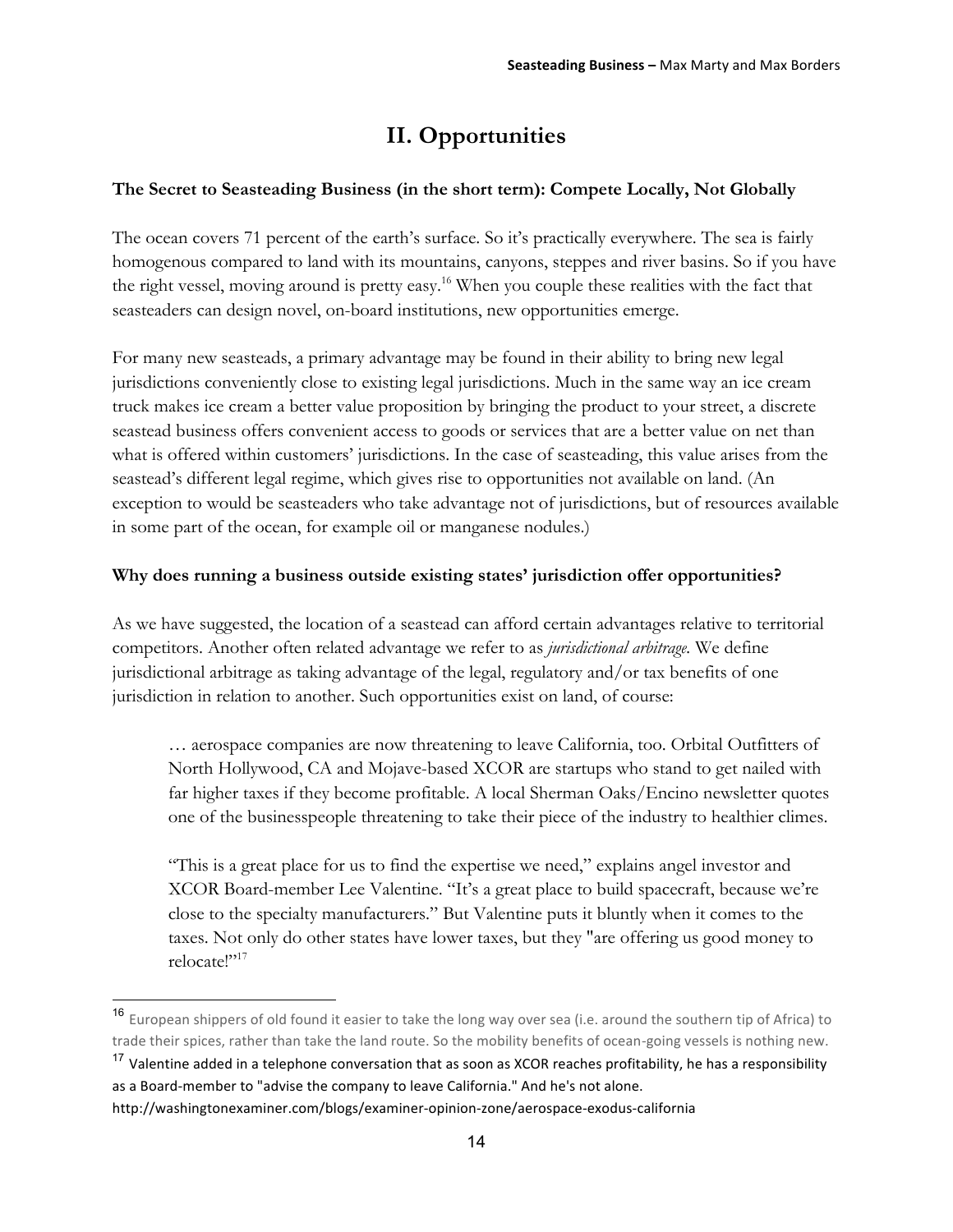Indeed, arbitrage opportunities abound between states and countries. Consider that:

- North Carolinians flock to South Carolina annually on July 3rd to buy fireworks N.C. bans.
- Canadians come to the U.S. for surgeries to avoid waiting lists, just as Americans fly to Costa Rica for low-cost medical tourism.
- Large companies often relocate in states with "right to work" laws and lower taxes.

Seasteading, however, affords new opportunities in jurisdictional arbitrage.

Some seasteads may choose to take advantage of jurisdictional arbitrage by locating in international waters near a competing jurisdiction and offer a competitive good, service, living arrangement or business setting. For example, if the regulatory regime in one jurisdiction on shore makes barriers to entry in some industry artificially high, clever entrepreneurs can take advantage of this fact by competing outside of those auspices. An entrepreneur in the medical profession may find opportunities to profit based on the fact that her regulatory compliance costs are lower offshore. Being offshore and outside the natural geographic boundaries of any existing nation also allows for businesses to profit from jurisdictions far away from the seastead itself. For example, a seastead could incorporate in Singapore, fly a Panamanian flag and have other businesses aboard the seastead that are incorporated in various other jurisdictions around the world.<sup>18</sup>

Early seasteads will likely have to incorporate within an existing national jurisdiction in order to obtain the recognition of the international community and protect themselves until seasteads have gained international recognition--an objective that is likely decades away. While seasteading companies may have to incorporate in national jurisdictions until they are recognized, there are still plenty of opportunities to take advantage of jurisdictional arbitrage. Many jurisdictions around the world allow one to create a foreign corporate entity and then impose very little regulation on top of the basic corporate framework. This allows most rules and regulations to be determined locally aboard the seastead. The seastead's regulatory and legal system can then be created from the bottom up. This two-layered jurisdictional approach is likely to allow new forms of business law to evolve.

Some examples of friendly jurisdictions in which development seasteads or discrete seastead businesses might incorporate include:

- Seychelles
- St. Kits & Nevis Islands
- Cayman Islands

 $18$  For more on this subject, see papers from The Seasteading Institute's legal research division. http://seasteading.org/research/law-and-politics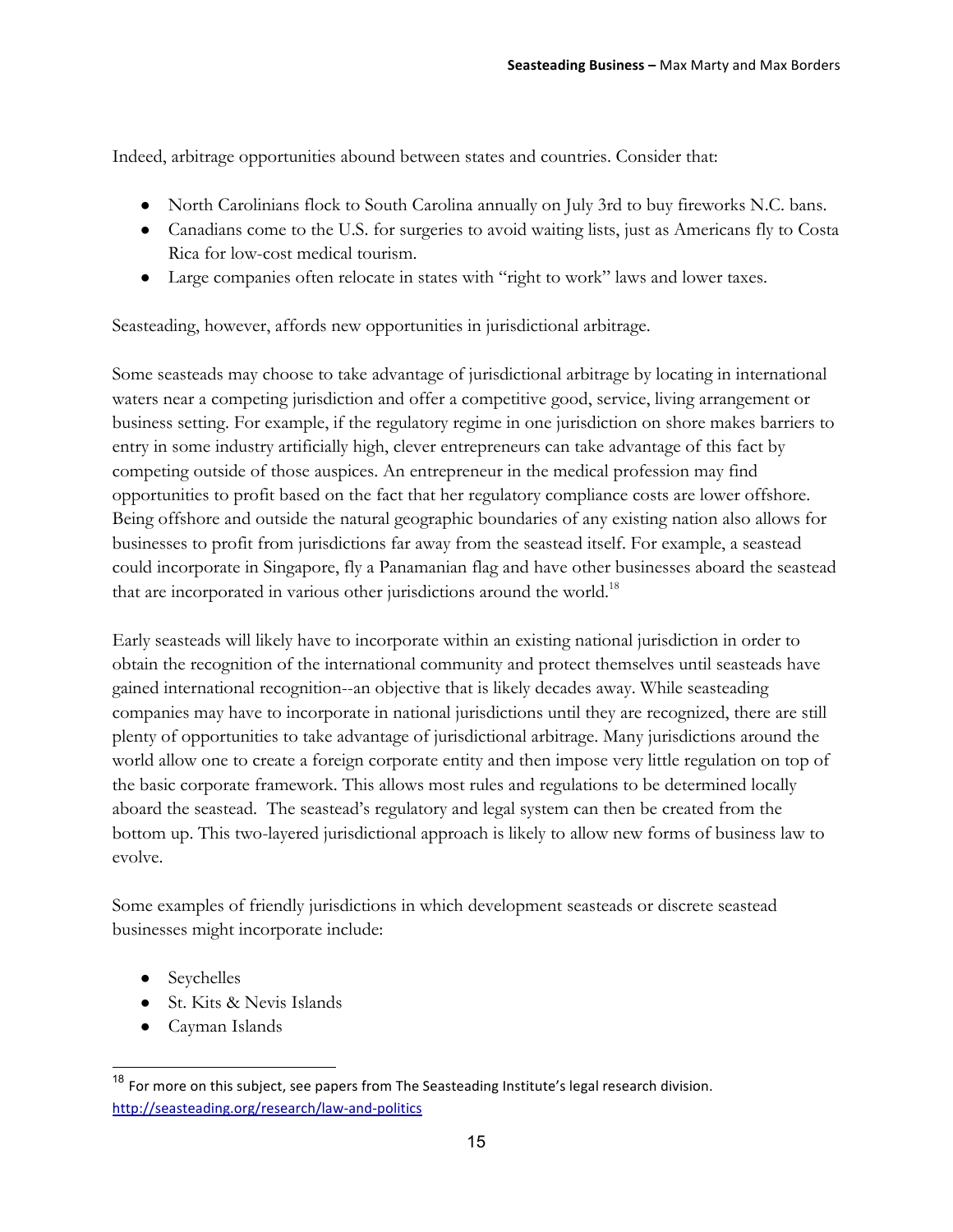- Panama
- British Virgin Islands
- The Bahamas
- Cook Islands

All of these jurisdictions are known for their predictable, foreign-friendly tax, legal, and regulatory frameworks.

### **What kinds of opportunities arise from doing business at sea?**

Let's explore the kinds of opportunities that arise from the unprecedented ability to live and work on the sea.

As we suggest above, jurisdictional arbitrage affords competitive advantages to seasteading businesses, including *cost savings* (through tax and regulatory relief) and *risk mitigation*.

*Cost savings* are any reduction in overhead costs that arise from incorporating in one jurisdiction rather than another. For example, one cost saving from jurisdictional arbitrage might be lower regulatory overhead costs. Regulatory costs<sup>19</sup> can cross many facets of a business, including labor, workplace and safety compliance (which is sector dependent; according to a Mercatus Center study, it is about \$1,700 per employee in manufacturing), product licensing, fees and tax reporting compliance.<sup>20</sup> The Heritage Foundation estimates regulatory overhead currently costs around \$1.75 trillion per year in the US.<sup>21</sup> These estimates are conservative given the limitations on what sorts of information the studies' authors could realistically ascertain. In any case, such costs are referred to as a "regulatory tax"<sup>22</sup> despite being non-transparent relative to other types of taxes such as those on income or sales. So how might regulatory arbitrageurs benefit from doing business at sea?

American readers are familiar with the FDA -- the U.S. Food and Drug Administration. Similar regulatory bodies exist in other countries. Everyone agrees these agencies are put in place to ensure pharmaceuticals are safe and efficacious for consumers. But people also understand that the approval process for many drugs can take years and compliance is very expensive. Such a regulatory regime not only delays potentially life-saving therapies' time to market, but drives up the cost of the drug once it's available.<sup>23</sup> What if a pharmaceutical company with a seastead could circumvent this

<sup>&</sup>lt;sup>19</sup> Now. we do not wish to argue that investment in, say, seastead worker safety ought to be zero relative to what companies spend in the U.S. in order to comply with the regulatory state. What we would argue is that there is probably enormous cost-savings to be achieved from conscientious companies formulating their own costeffective safety programs, which will be unique to each industry and even to each company.

<sup>&</sup>lt;sup>20</sup> http://mercatus.org/sites/default/files/publication/MC\_RSP\_RA-WorkplaceSurvey\_001201.pdf

<sup>&</sup>lt;sup>21</sup> http://blog.heritage.org/2010/09/22/red-tape-rises-again-cost-of-regulation-reaches-1-75-trillion/

<sup>&</sup>lt;sup>22</sup> See also http://cei.org/op-eds-articles/ten-thousand-commandments-how-much-regulation-enough

<sup>&</sup>lt;sup>23</sup> http://www.washingtontimes.com/news/2011/feb/15/caution-kills/print/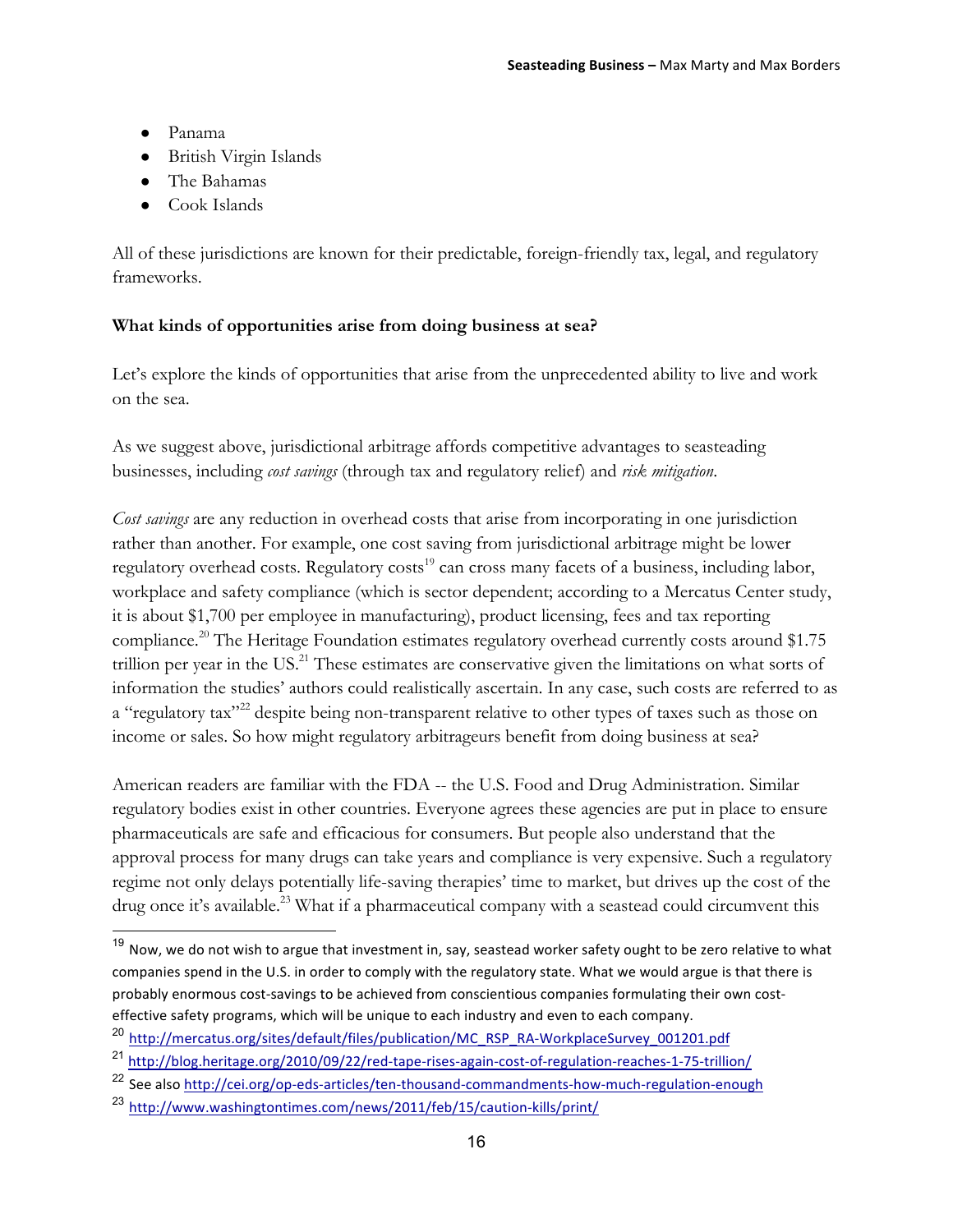process to some degree? What if a seastead could invite patients to buy therapies without the need for FDA approval? Currently, U.S. citizens have to travel to other countries to benefit from therapies which aren't (or aren't yet) FDA approved. If this took place right off the coast, it would be far more convenient for customers. Cost savings would result for both the drug developers and their customers.

Another cost savings is in arbitraging for a lower *tax burden.* Many of the legal jurisdictions attractive for seastead development (listed above) have low or no corporate income tax rates. This fact has driven investors and businesspeople alike to relocate to some of these locations. Some want to put more of their profits to use as capital in growing their businesses. Others simply want to keep more of what they earn. Either way, tax competition is driving many people to relocate -- and some even to take new citizenship in other countries. "As many as 743 [mostly high net worth individuals] ... with American citizenship or legal resident status renounced their U.S. citizenship in 2009" writes Jonathan Berr in AOL's *Daily Finance*. This was "three times as many as in 2008 -- which resulted in a waiting list for people to say farewell to the red, white and blue at the U.S. Embassy in London".<sup>24</sup>

*Risk mitigation* is a benefit that arises from incorporating in a jurisdiction with a more stable business climate. In other words, some places offer more predictable rules over time. Jurisdictions subject to wild fluctuations in the law from one year to the next make it difficult to plan for the future. Of course, planning for the future is critical to a venture's success. The marketplace can be particularly hostile and unpredictable. But so too can the legal and regulatory environment. If businesses find a predictable business climate, they can focus on their core competencies, which means fewer resources going to legal compliance and adaptation/transition costs.

Not all opportunities from seasteading arise from jurisdictional arbitrage per se. Some opportunities arise due to considerations like climate or proximity to new customer markets.

*Access to resources.* Floating seastead platforms will have the unprecedented ability to set up operations near ocean- and ocean-floor resources. In the next section, we'll discuss specific resource-based industries that may now be cost-effective due to seasteading.

*Proximity to customers/markets.* Beyond jurisdictional arbitrage, seasteading offers one opportunities simply by virtue of proximity to one's customers. Such proximity may reduce transportation costs or allow the entrepreneur new access. It may seem counter-intuitive to think that transportation costs are lowered when one has to access a seastead by boat, ferry or helicopter, but consider that it may be cheaper and easier for coastal residents to take a boat to a seastead than to fly across the country. A casinostead proprietor operating off the coast of the North Carolina Outer Banks will take advantage of jurisdictional arbitrage, but he will also take advantage of the fact that customers in

<sup>&</sup>lt;sup>24</sup> http://www.dailyfinance.com/2010/07/20/more-rich-americans-renounce-u-s-citizenship-for-lower-taxes/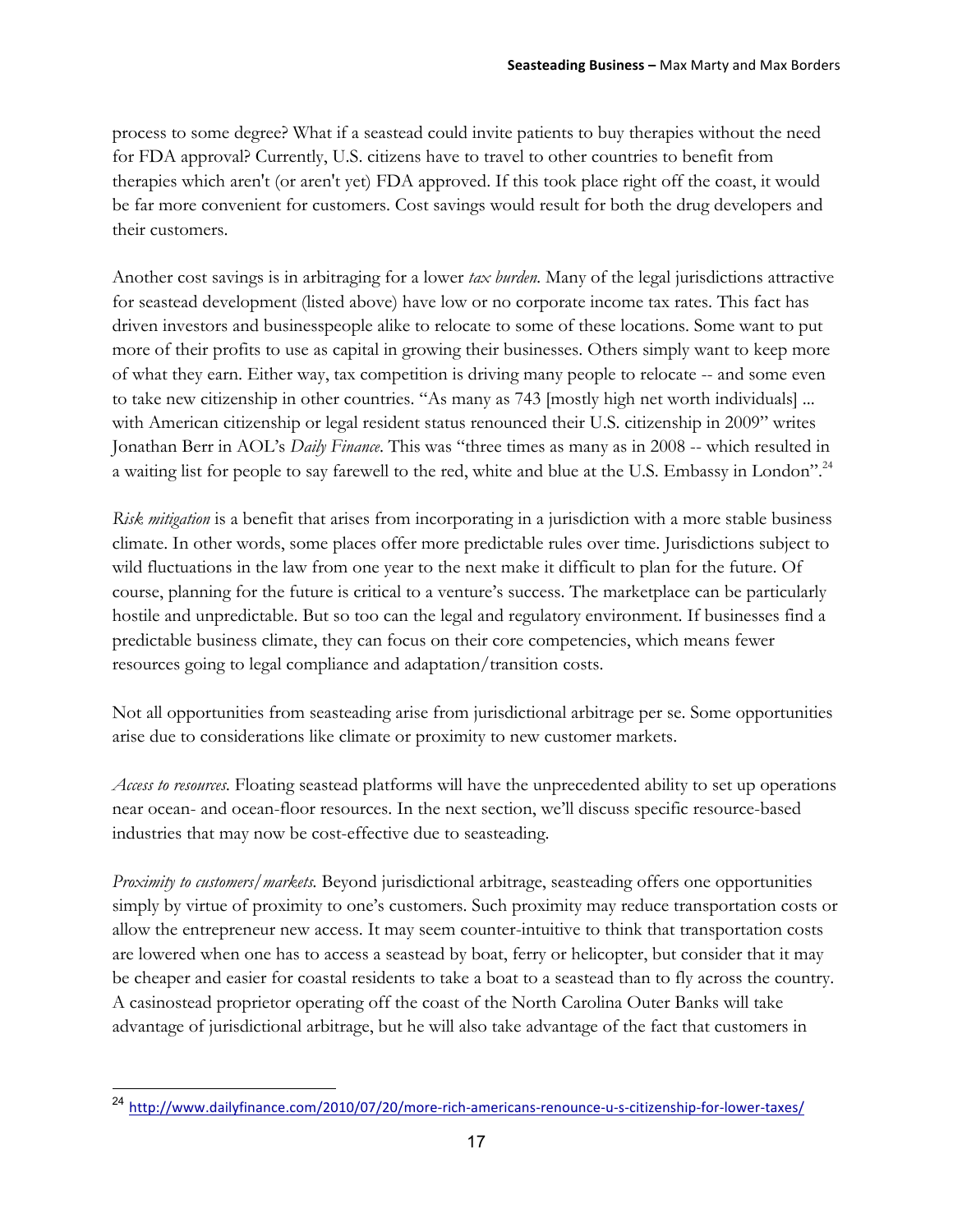Wilmington, NC (a population center) are closer to his casinostead (just off shore) than to Las Vegas, NV or Atlantic City, NJ.

### **What seasteading industries are likely to emerge?**

From new opportunities arising from working in new locations and new jurisdictions, seastead-based industries are likely to emerge.

*Medical Tourism.* Medical tourism currently offers customers a means to engage in their own form of jurisdictional arbitrage. From getting a dental implant in Costa Rica to getting heart surgery in India, people are planning interesting holidays along with their treatments. Medical tourism need not be in exotic locations, however. It can be simple and functional. A Canadian can get a CT scan across the U.S.-Canadian border and avoid Canadian wait times due to rationing. What could be simpler and more functional than fearful, wait-listed Vancouverites traveling to a seastead-platform replete with all manner of inexpensive diagnostics? As Matt Ridley writes:

The big question is over health care. In recent times it has tended to invent effective but expensive new procedures [...] such as surgery, scanning and radiotherapy. But some think it might be on the brink of finding cheaper therapies through regenerative medicine and genome sequencing. The latter's cost is down by 99% in about a decade, far faster than Moore's Law.<sup>25</sup>

Medical tourism is thus one of the most salient opportunities for seastead businesses. As with existing medical tourism offerings, seasteaders may face strict rules (most notably in the U.S.) about advertising medical services or products. Dealing with this issue will likely prove one of this model's biggest challenges early on. That said, seasteading's friendlier regulatory environment could make many of these newer, cheaper diagnostics and therapies available more quickly.

*Fishing and Aquaculture*. Fishing and aquaculture, when carried out responsibly,<sup>26</sup> can be an excellent opportunity to profit while contributing to solving the problem of feeding the world's growing

 <sup>25</sup> http://online.wsj.com/article/SB10001424052702303848104576383783269895842.html

<sup>&</sup>lt;sup>26</sup> The ocean environment provides unique access to seabed resources, aquaculture opportunities, and energy captured from the sea. Deep sea resources are "unclaimed" but care should be taken. Stewardship of commonpool resources is critical for long-term harvesting and use. As property institutions evolve along with sea settlement, good stewardship will follow. (For more detail regarding stewardship of natural resources through seasteading, see also Section Three of "Charting the Course for a Seasteader's Legal Strategy" by Dario Mutabdzija and Max Borders.) Working with a view to leaving the ocean cleaner and more bio-diverse than we find it means to act responsibly toward future entrepreneurs and generations who may live and work on the sea. Tradable fishing quotas and similar systems of local stewardship are a great start. Seasteaders will want sustainably to harvest the ocean's bounty.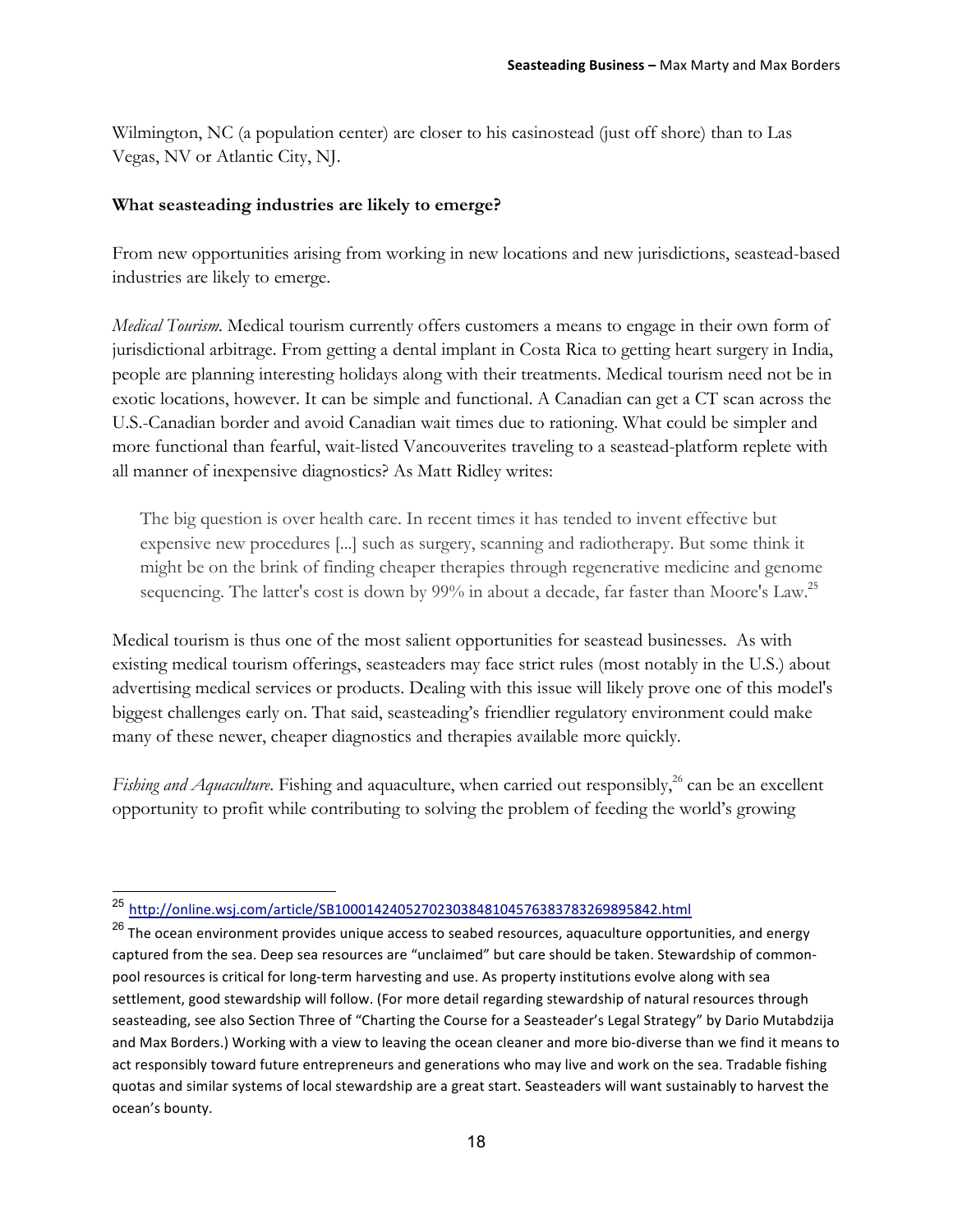population sustainably. There are legal differences between engaging in aquaculture within  $EEZs^{27}$ and on the high seas, but opportunities in both areas abound. At minimum, seasteading can enable high seas harvesters to reduce transportation costs. But there may also be opportunities to create floating aquaculture centers or make use of Catch Shares<sup>28</sup> programs that allow fish farmers or fishermen (respectively) to breed and replenish stocks within the natural ocean environment.

*Fossil Fuels.* Fossil fuel companies are on the cutting edge in building sea platforms. So in many respects, they could be considered the first seasteaders. Take, for example, this recent story from *Popular Science:*

Shell is making good on its promise to build the largest object ever to float on water, announcing Friday it would build the Prelude FLNG Project to harvest offshore natural gas fields. The gargantuan ship will suck up the equivalent of 110,000 barrels of oil per day.

The floating liquefied natural gas facility will dwarf the biggest warships, weighing in at 600,000 metric tons. By contrast, the U.S.' next-generation Ford-class supercarrier will displace 101,000 metric tons of water. Shell says its ship will be able to withstand a category 5 typhoon.<sup>29</sup>

We can only imagine other energy companies will follow suit. There is likely to be considerable resistance from environmental groups to energy companies investing in fossil fuel corporate seasteads. But as the price of motor fuels increases, offshore exploration suddenly becomes more cost effective than ever. And if that trend continues, it is likely we'll see permanent sea-based outposts for workers in the fossil fuels industry and their families.

*Mining*. It is not clear whether ocean mining will be cost-effective in the near term. It depends on the the price of a given metal. But over time, it may be inevitable that ocean miners move offshore and reduce costs by building seastead operations. Indeed, ocean mining is already happening:

But new technology and worldwide demand have combined to make mining for these metals economically feasible for the first time. A breakthrough project is moving forward in New

 $27$  Ocean-based resources within Exclusive Economic Zones (EEZs) are a different matter. EEZ resource are claimed by existing countries, so use of these would require negotiating treaties. Both to avoid conflict with other nations and to act as environmental stewards, seasteaders will have to develop the sea responsibly, whatever the relative laxity of the jurisdiction.

 $^{28}$  Catch share or transferable quota programs are already helping fishermen avoid the dangerous depletion caused by open-access fishing. These quasi-property rights solutions are the kind of innovations that indicate it will be possible for seasteaders to be good stewards of ocean resources and -- in the process -- contribute their own forms of property and resource law. http://www.edf.org/documents/10967\_us-catch-shares.pdf

<sup>&</sup>lt;sup>29</sup> http://www.popsci.com/technology/article/2011-05/harvest-natural-gas-ocean-shell-building-worlds-largestman-made-floating-object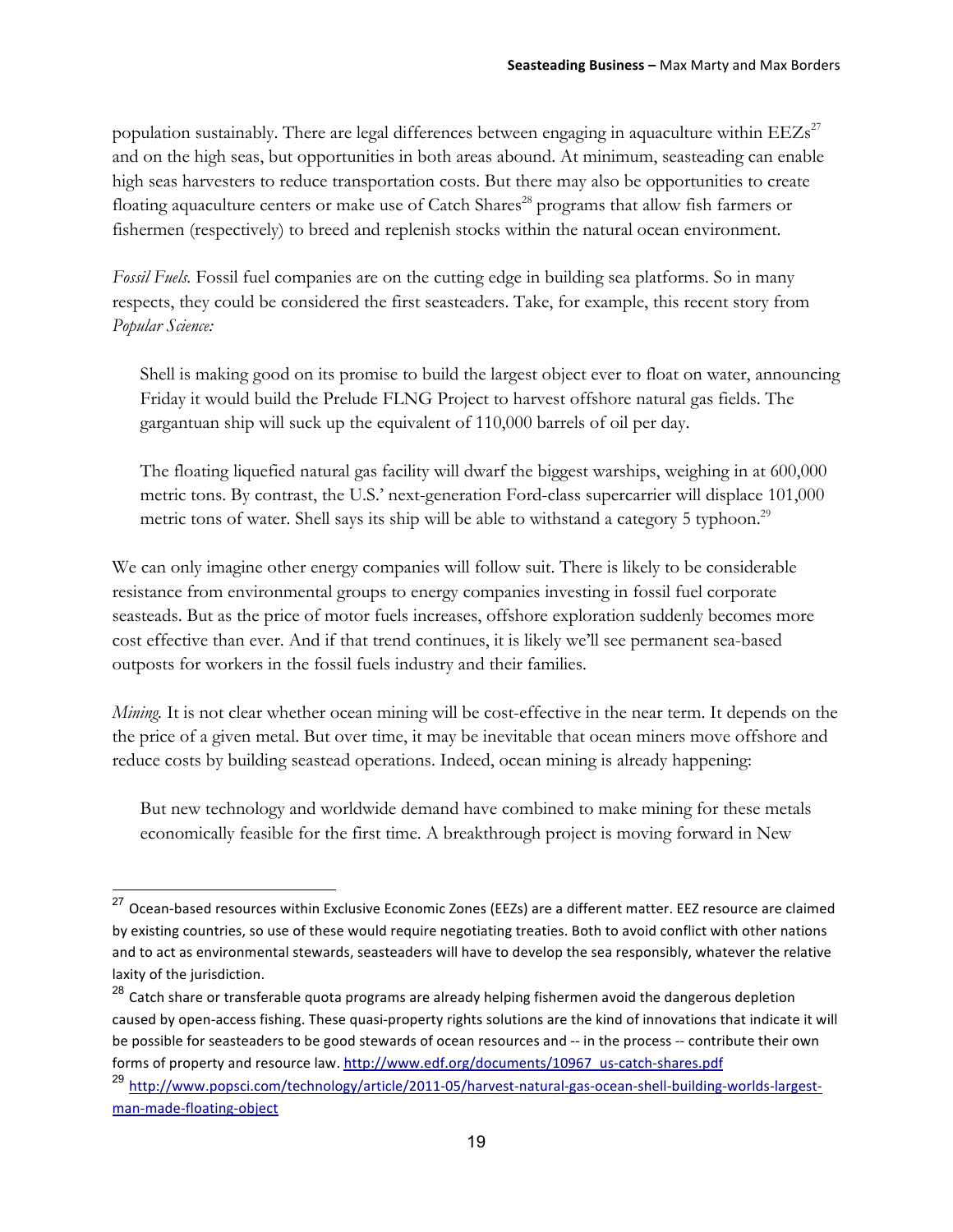Guinea, and new rules to govern deep ocean mining will be set by an international authority this spring [2009].

[...]

Scientists have long known about remarkably pure concentrations of metals found near some of the hydrothermal vents, nicknamed "black smokers" because they resemble underwater chimneys.

The vents sprout in areas with heavy seismic activity, including the mid-Atlantic ocean ridge and the Pacific's volcanic "Ring of Fire," which stretches along the west coast of the Americas, to Asia and down near New Zealand. There, the earth's spreading plates allow sea water to seep into the earth's crust, where it becomes heated, leaching precious minerals from the surrounding rock. $30$ 

As with fossil fuel extraction, there will be opportunities for seasteaders to offer direct or ancillary benefits to ocean miners. Seasteading may also offer a quantum leap in the modes of extraction that are possible in deep water environments. Indeed, physical seasteading platforms need not be retrofitted oil platforms. If the price is right<sup>31</sup>, new operations will take on lives  $-$  and designs  $-$  of their own.

*Wave and Solar Energy.* Fossil fuels are one thing, but what about energy captured from the ocean itself? And what about new possibilities for gathering and storing energy from the sun? Those familiar with energy economics will be justifiably skeptical of wave and solar energy sources in the near term -- particularly as these compare with the price of fossil fuels. But allow us to offer a quick suggestion about the viability of wave and solar sources in the medium-to-long term.

There is currently a wealthy, conscientious niche market for 'green' wave and solar energy. In certain parts of the ocean environment, these forms offer an abundant energy supply. Now, consider Moore's Law -- which is the idea that technological advancement tends to follow a doubling pattern. If the technology for wave and solar energies -- in both collection and storage -- follow this doubling pattern, they may become cost effective in the medium term. This innovation will diffuse as many other "bourgeois" technologies have -- large, clunky and expensive at first (like cellphones), but better, faster and cheaper over time. We therefore don't want to dismiss wave and solar energy out of hand. Instead, we want to suggest that, while they are not currently viable outside of a niche market, they could become competitive with fossil fuels in the future. Seasteading offers a unique opportunity to test this hypothesis -- particularly as the ocean has far more space for experimentation. As one *Wired* writer quips, "we can't help but think that this would be a great way to power The Seasteading Institute's floating ocean colonies."32 Will these sources be better and more cost effective than, say, large diesel generators? Perhaps not at first. But over time -- maybe in

 <sup>30</sup> http://www.physorg.com/news157815293.html

http://www.nature.com/news/2011/110703/full/news.2011.393.html

<sup>32</sup> http://www.corporateclimate.net/green-technology-climate/clean-tech/153-floating-solar-islands.html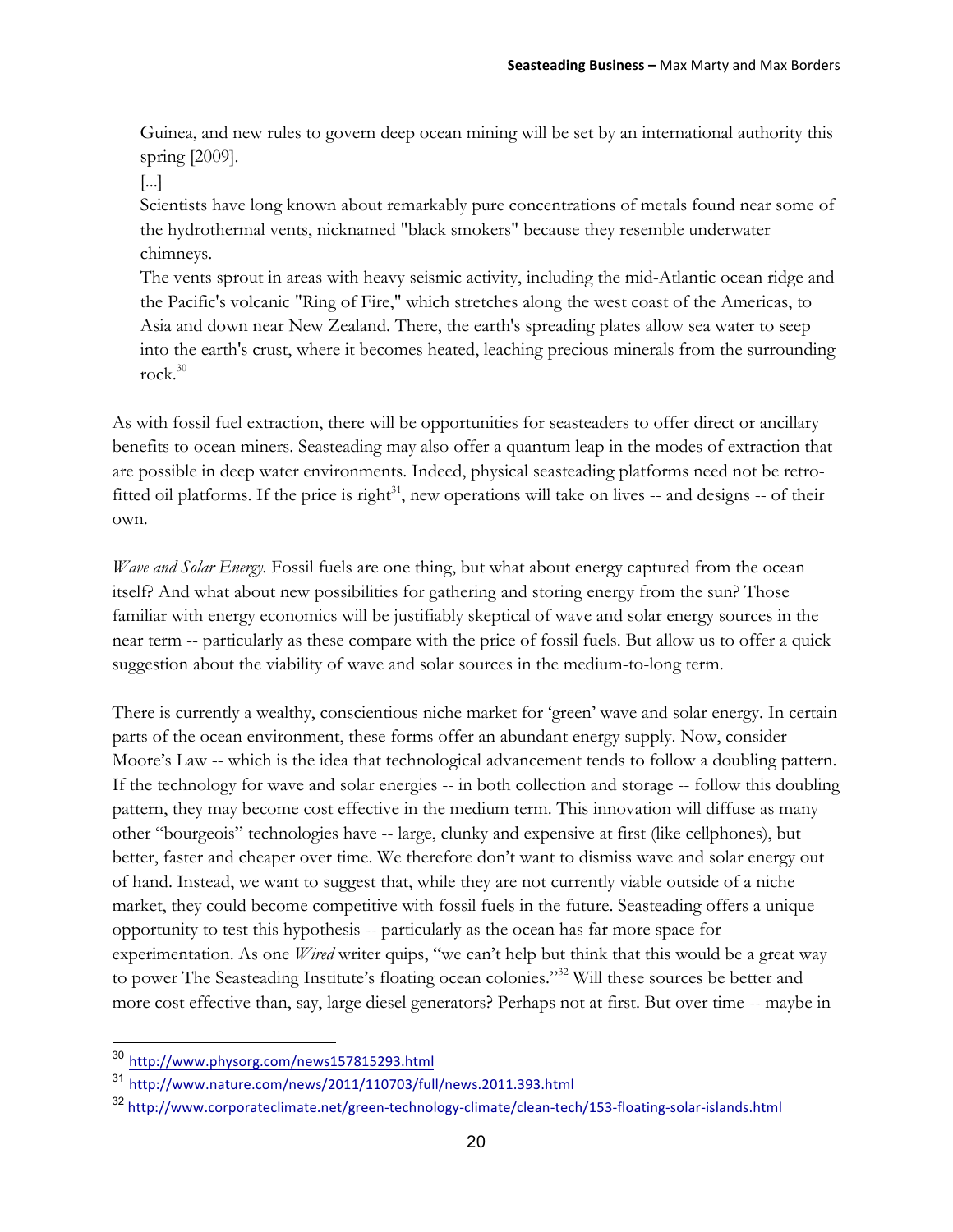combination with fossil fuel sources -- wave and solar energy is likely to figure into the seasteading portfolio, particularly as the ocean has the space for the construction of mega-panels. This bright future is not without its dark spots however. It is entirely possible that governments will attempt to interpret their laws in as strict a fashion as they can if they are being encouraged to dissuade seasteaders from locating in their EEZ. This could translate to governments deciding that photons of light hitting particular patches of ocean, waves, wind, and other sources of energy are a resource, and one that the coastal state has the ability to regulate and prevent seasteaders from harnessing. Whether or not we see such interpretations emerge may be a question seasteading firms face sooner than later.

*Tourism.* Location-specific seasteading tourism offers an interesting set of opportunities. Of course, it will be interesting for some people just to be among the first to visit a seastead. What about a floating city? What kinds of interesting things might one find in a metropolistead? With time, of course, the novelty could wear off. People will value amenities seasteads provide beyond mere novelty. Consider:

- *Ecotourism* What if an entrepreneur were to build an all-Inclusive seastead resorts near an eco-tourism destination on land? A government body may protect a national park from exploitation, but allow visitors. Might seasteading provide a relaxing outpost just offshore? Tourists could divide their time relaxing on the seastead and hiking in beautiful natural areas.
- *Deep-sea --* Tours of the deep will go down in cost due to the presence of sophisticated seastead platforms equipped with submersibles and associated gear. By getting people closer to ocean launching points above interesting areas in the deep ocean, seasteads are likely to become hubs for deep-sea tourism in the future.
- *Novel Environments* -- Can the look and feel of seasteads be a tourist attraction? Imagine for a moment the following scene:

*You set off on a ferry from the coast. Two hours pass. The ferry approaches a distant structure. You start to make out the spires of a space-age city. They rise up like sparkling, segmented flutes from the green brine. At first it looks like a single entity--a floating metropolis. But soon you can see many of the buildings are clustered together on hexagonal platforms that fit together like a honeycomb. On the periphery, a hodgepodge of boats and shanties teem with sun-browned merchants who truck and barter. Up to this point you've only read about these structures. Now you're gazing upon them. Soon you'll be standing atop one of these feats of engineering, ready to walk among the dreams of architects.*

Seasteads will take on many forms. Some of those forms will be architectural masterworks designed by the world's best and brightest. Many will never have seen anything like this before. and we think people will want to walk among these forms to wonder at them.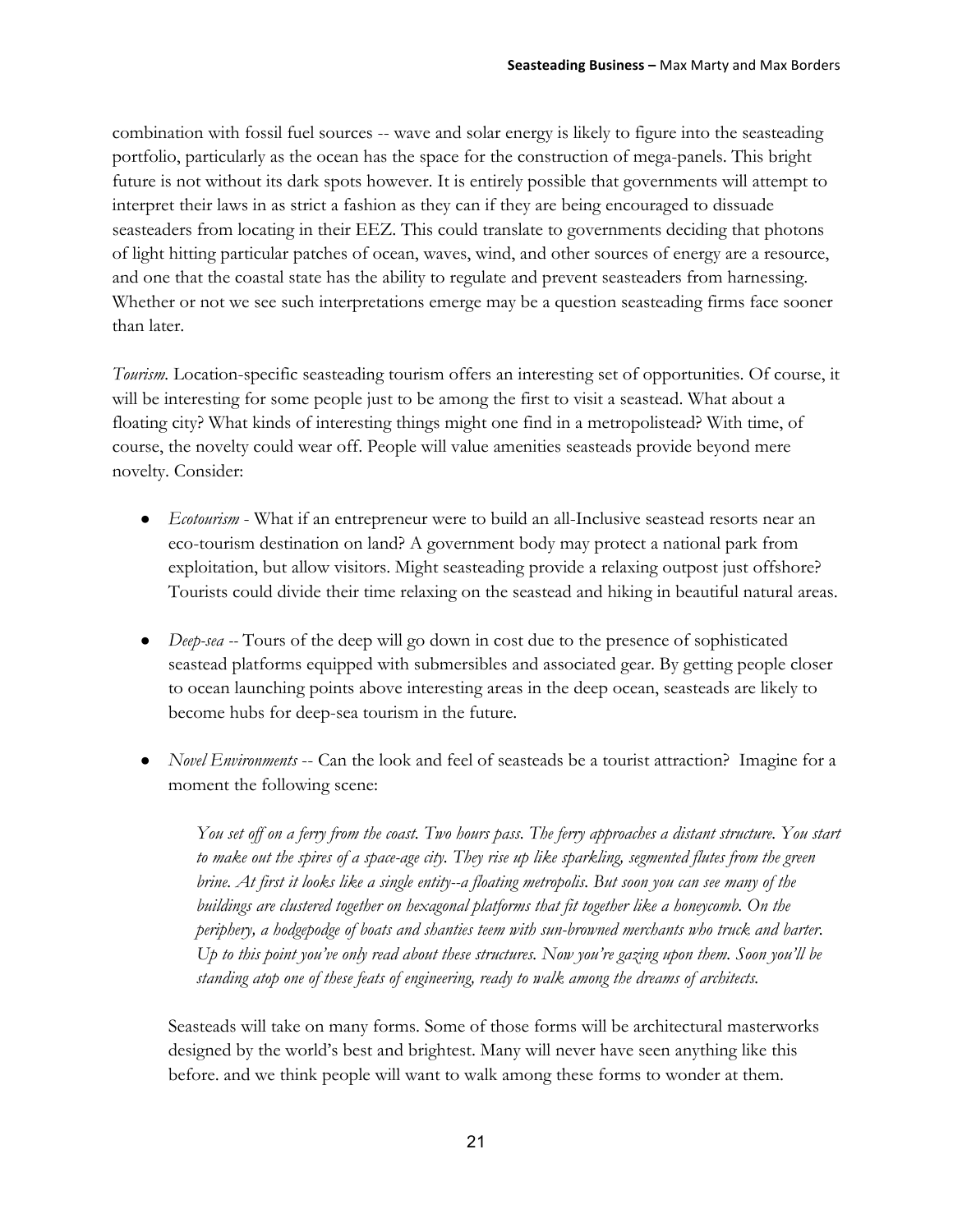- *All-inclusive* New seastead designs will also give rise to structures that will be competitive with all-inclusive cruises and resorts, even as they complement them. Resort seasteads in the Caribbean could offer novel amenities near legacy vacation spots.
- *Casinosteads --* A somewhat permanent seastead casino could thrive off the coast of areas where gambling is prohibited. In an example above we offered a "Las Vegas of the Atlantic" -- just off the coast of the Outer Banks of North Carolina. Perhaps it appears near Florida. Casinosteads could pop up in interesting locations, particularly places that are land-locked by jurisdictions in which gambling is heavily controlled or banned.

Tourism offers more opportunities for variation than we can list here -- from sports and recreation to fun and sun.

*Pharmaceutical Research.* Potentially, pharmaceutical research can proceed more quickly on seasteads due to the customized legal environment a seastead could tailor for this purpose. In this way, jurisdictional arbitrage opportunities abound. One should not be too sanguine, of course, about opportunities in pharmaceutical exports. Drugs still have to go through the approval processes of various regulatory agencies to be sold in many states around the world. It is important to keep in mind that, although novel jurisdictions may offer new opportunities for research or lower costs, firms must still adhere to generally agreed upon ethical and scientific standards if they expect to sell products or stay in business for long. Novel jurisdictions can allow for new efficiencies, but they won't change the fact that consumers care about a company's business practices.

Artificial coral reefs may figure nicely into the seastead drug developer's competitive advantages. Man-made undersea structures manage to attract all manner of flora and fauna.<sup>33</sup> The biodiversity found in coral reefs is significant and this diversity has proven beneficial to humans. Scientists have identified these beneficial chemical compounds -- molecules only found in coral reefs -- and have gone on to develop said compounds into medicines. Might these be better managed and more accessible to seasteaders? While human activity can endanger reefs, we at least know how to fashion artificial environments on which these ecosystems are likely to form over time. Consider this from the U.S. National Oceanic and Atmospheric Administration (NOAA):

 $33$  Artificial reefs may figure into Seasteading tourism, as well: "Creating a reef may be to enhance the wild fish etc populations in an area, and at the same time help boost tourism by giving scuba and snorkel enthusiasts something to look at. Some scuba people are qualified wreck divers and no doubt really appreciate an extra wreck or two. So there's a ship available which is no longer economical to run or repair and is ready to be broken up. On several instances these ships, military or mercantile, have been obtained by conservation/tourism interests. They are very carefully prepared, having all oil removed plus any electrical cable or other items that could be detrimental to sea life. Once prepared they are towed to the required area and sunk." http://www.aquaristsonline.com/blog/nature/coral-reef/artificial-coral-reefs-good-or-bad/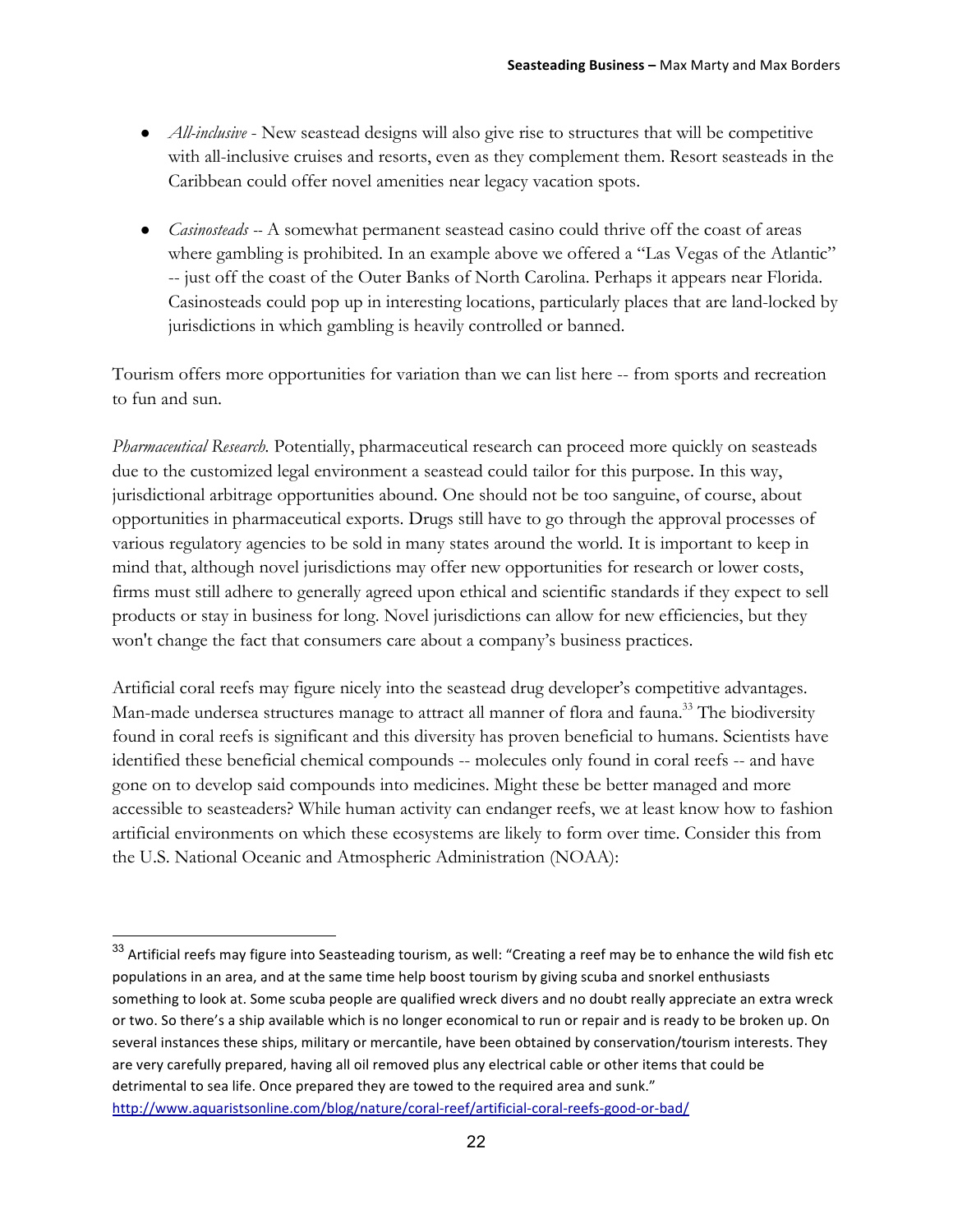Many species found in coral ecosystems produce chemical compounds for defense or attack, particularly the slow-moving or stationary species like nudibranchs and sponges. Searching for potential new pharmaceuticals, termed bioprospecting, has been common in terrestrial environments for decades. In fact, nearly half of the medicines in use today have their origins in natural products, mostly derived from terrestrial plants, animals, and microorganisms. However, bioprospecting is relatively new in the marine environment and is nowhere close to realizing its full potential. Creatures found in coral ecosystems are important sources of new medicines being developed to induce and ease labor; treat cancer, arthritis, asthma, ulcers, human bacterial infections, heart disease, viruses, and other diseases; as well as sources of nutritional supplements, enzymes, and cosmetics. The medicines and other potentially useful compounds identified to date have led to coral ecosystems being referred to as the medicine cabinets of the 21st century by some, and the list of approved and potential new drugs is ever growing.<sup>34</sup>

To our minds, there could be tremendous advantage to setting up shop near these natural laboratories or building them under seastead platforms.

*Biotech and Biomedical Research.* We believe a plethora of scientific and technological advancements will be developed on seasteads. In fact, we think these facilities will be among the first ventures to take to the sea. From embryonic stem-cell research to gene therapies and genetic customization, there are a number of promising research areas that are currently retarded by regulation. Despite this, there are also currently other countries, such as Singapore,<sup>35</sup> which are actively trying to create a biotech sector via all manner of subsidies as well as a favorable regulatory environment. The question will be whether or not seasteads have something to offer *beyond* what countries like Singapore have to offer in this sector. Again, seastead firms should look to local rather than global advantages.

Seastead innovations could also give rise to new markets in *direct-to-consumer* biotech, as well (and consumers do care about whether they have to fly to Singapore or only head 24 miles offshore to purchase a product or service). Such innovations in the areas of biotechnology and medicine always risk bans, moratoria or heavy regulation by territorial governments. This is especially true for directto-consumer biotech, which is controversial because it has the potential to bypass physicians and other licensed professionals. Information technology and the short distances empower consumers to do business with these companies directly -- in some cases despite lacking a complete understanding of the product or service. While we would not wish to wade in to related controversies here, it's a fact that regulatory agencies are busy regulating, particularly in the US and Europe -- so much so that it may soon be cost-effective for many companies to do seasteading business.

Consider recent events surrounding the direct-to-consumer company 23andMe, which carries genome analysis services. According to *The New York Times:*

 <sup>34</sup> http://coralreef.noaa.gov/aboutcorals/values/medicine/

<sup>35</sup> http://www.biospectrumasia.com/content/080507SGP3548.asp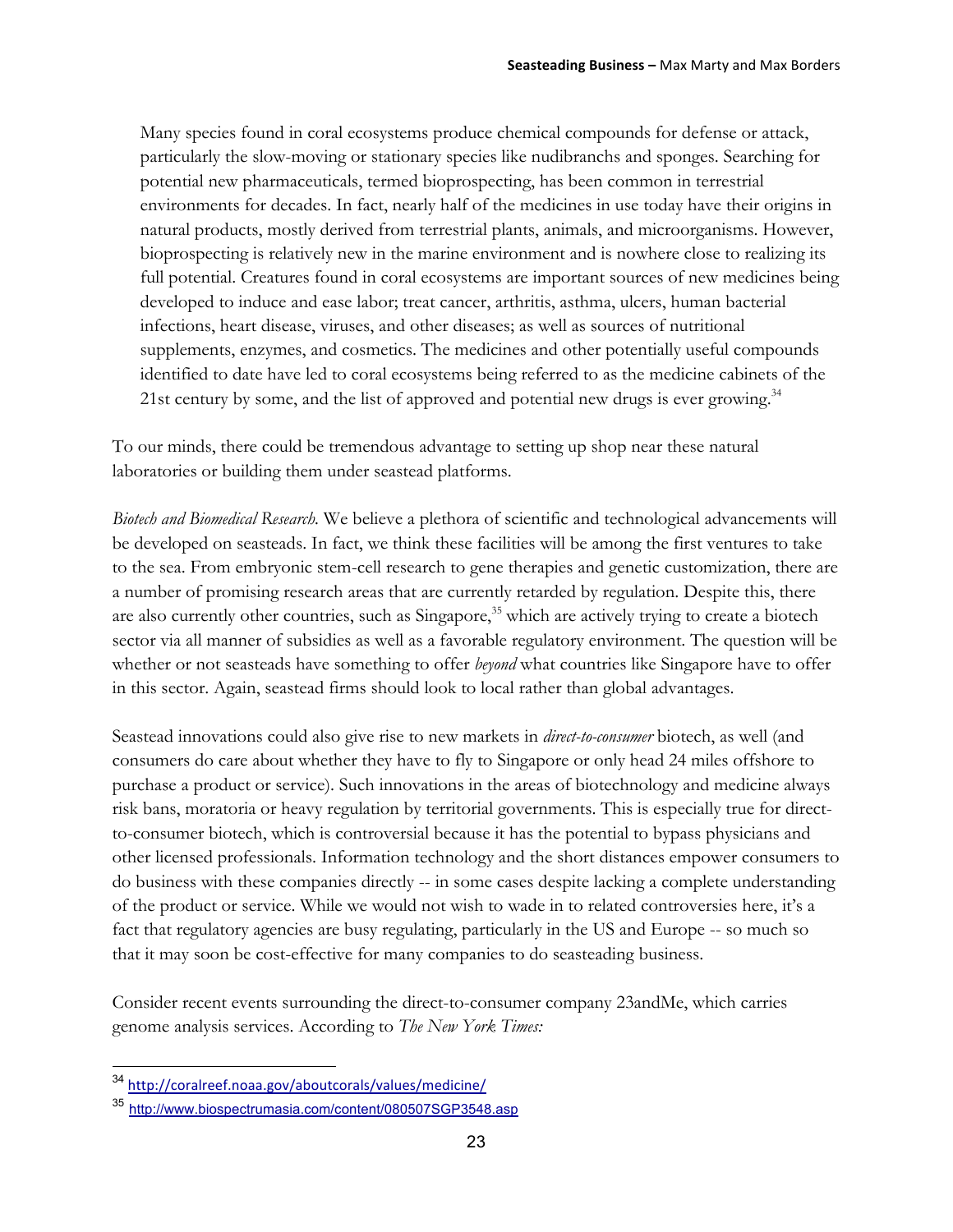23andMe and two other recipients of the letters, Navigenics and DeCode Genetics, sell tests that scan a person's DNA, looking at genetic variations that can suggest whether a person is at a higher or lower risk of getting diseases like cancer or diabetes. ...

The F.D.A. action is the latest salvo in a long-running debate about whether and how such tests should be regulated.<sup>36</sup>

Whether or not the FDA effectively shuts down 23andMe and similar companies -- or simply raises the costs of doing business -- this latest effort is an object lesson in territorial governments' willingness to intervene in biotech markets. Whether or not significant information asymmetries exist between companies and customers in this area -- and there are real ethical implications of such asymmetries -- customers may demand biotech services, anyway. Entrepreneurs will likely find a way to supply them.

*Environmental Research Zones.* In addition to possibilities for harvesting minerals from "black smokers," deep ocean areas are also interesting to scientists due to their unique flora, fauna and geology. If nothing else, we can imagine research platforms side by side with minerals companies. Researchers will likely want to establish a presence near other zones such as coral reefs, unique geological formations and other sea-based research zones. For example, after the Deepwater Horizon oil spill, many scientists were interested in the effects of the spill on gulf waters, habitat and ecosystem. A more mature seasteading industry might have allowed a more robust research outpost to position itself in the area of the spill. $^{37}$ 

*Non-Location-Specific Environmental Research*. Other forms of environmental research won't necessarily be location-specific. Some scientists may be studying the causes or effects of increased levels of ocean algae. Their work may take them to various regions around the globe. Some environmental research might just as well be carried out on legacy research vessels, but we can imagine situations in which better data can be collected and analyzed -- at lower cost -- on seasteads.

*Adjacent businesses.* With the development of a major seasteading industry, there will be businesses that pop up to serve this industry. From fueling seasteads to feeding seasteaders, adjacent businesses are those whose products and services will be demanded by those living and working on seasteads.

*Intentional Communities.* People are both experimental and tribal. In as much as they can, they try out new forms of society, alternative lifestyles and even new rules for governing their behavior. The extent to which entrepreneurs can offer intentional communities the space to live and work is the extent to which they can profit from people who wish to create new ways of living that are infeasible or illegal in the coastal state.

 <sup>36</sup> http://www.nytimes.com/2010/06/12/health/12genome.html

 $37$  We can also imagine a robust seasteading industry capable of rapid containment and clean-up assistance.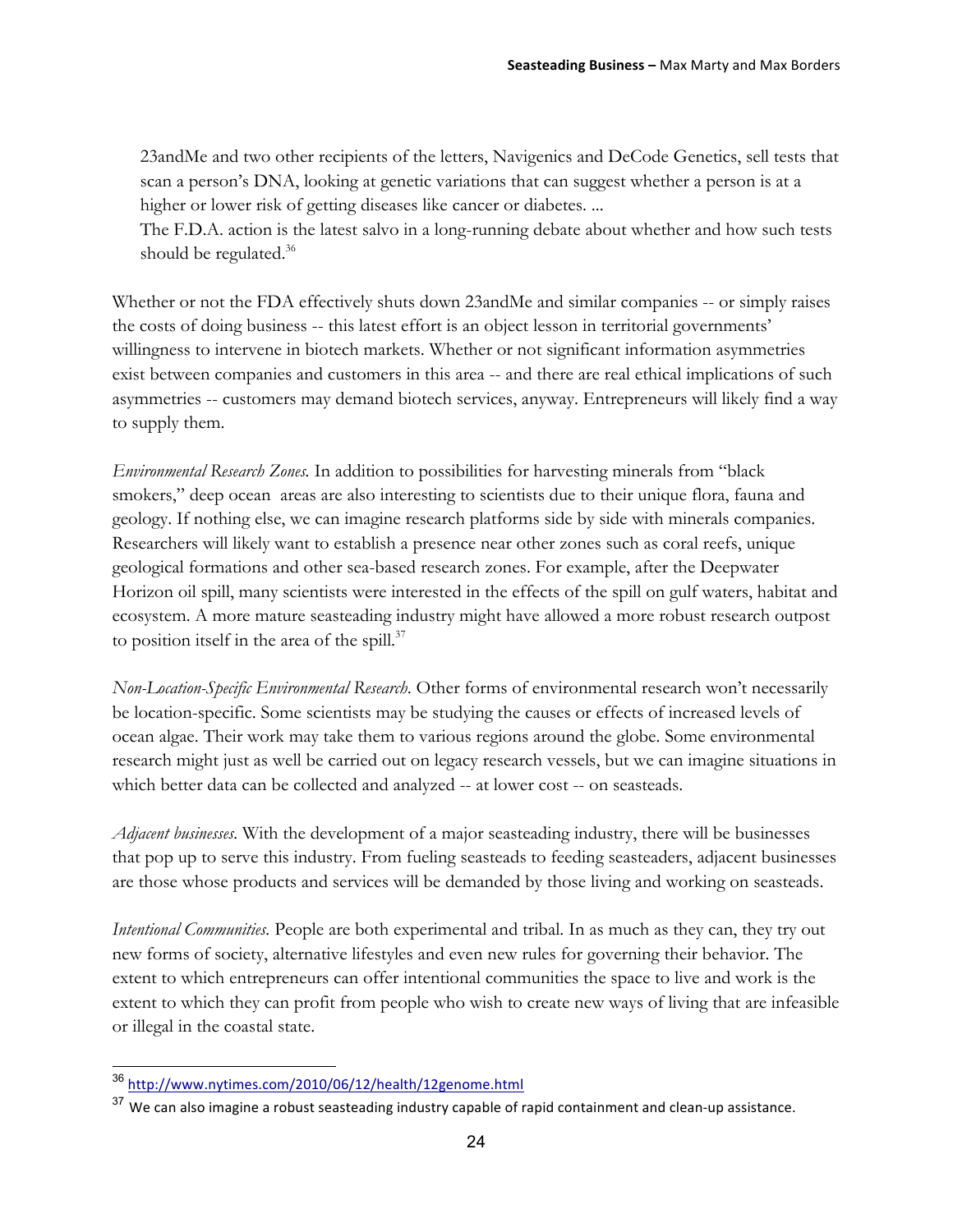### **III. Challenges**

We call the costs of doing business on the sea "ocean taxes". These ocean taxes include legal, engineering, existential, and logistics challenges that make seasteading more difficult and costly and should be factored into calculating overhead. Because of the significant costs of life at sea, seasteads must create value for both themselves and the "outside world" in excess of the ocean taxes they'll have to pay. In fact, it is this ocean-tax that has thus-far prevented seasteading from being a feasible, scalable and multifaceted way of life. If one had a business that could only operate on the moon, that business better produce some amazing products and services far in excess of the monstrous costs it would incur maintaining operations in a lunar environment. It is only now -- due to the increasing costs of doing business within established national jurisdictions -- that we suspect the "government tax" is beginning to exceed the "ocean tax." That means that there are many new businesses, industries, or ways of life that are finally becoming cost-effective enough to establish on seasteads rather than on land.

From another perspective, we know that good institutions give rise to prosperity. Consider that Hong Kong circa 1900 was a desolate rock with few resources apart from a natural harbor. One hundred years later it was arguably the most prosperous place on earth. But why? As we have suggested, good legal rulesets. Much of the impetus behind seasteading is the idea that good institutions are likely to co-evolve with seasteading ventures. Therefore, despite the ocean tax, seasteading opportunities lie far more in good institutions as in sun, waves and ocean resources. Ensuring the development of good institutions starts with addressing fundamental questions about the law.

Obviously if we at The Seasteading Institute thought these challenges were insuperable, we wouldn't be in business ourselves. Instead, we see our role as arming would-be entrepreneurs and seasteaders with better information about these challenges so they can be prepared to confront them--i.e. lowering the cost of the Ocean Tax relative to the costs of doing business on land.

### **What are some of the legal challenges?**

In Section II, we touched on some of the major issues of seasteading, including legal issues. That these legal issues become costly, difficult and seasteading-specific also make them challenges worth focusing on here. It won't be easy for some arbitrageurs to make a patchwork of international legal considerations a core competency. But if customers are to come from many different countries and many different jurisdictions, navigating this strange legal environment is a cost of doing business. Thus, for example, using open registry flags will be new to some entrepreneurs who will be starting their first sea-based ventures, and similarly, operating under the mix of jurisdictions likely present on any seastead will bring forth novel challenges for seasteading businesses and even for their end consumers.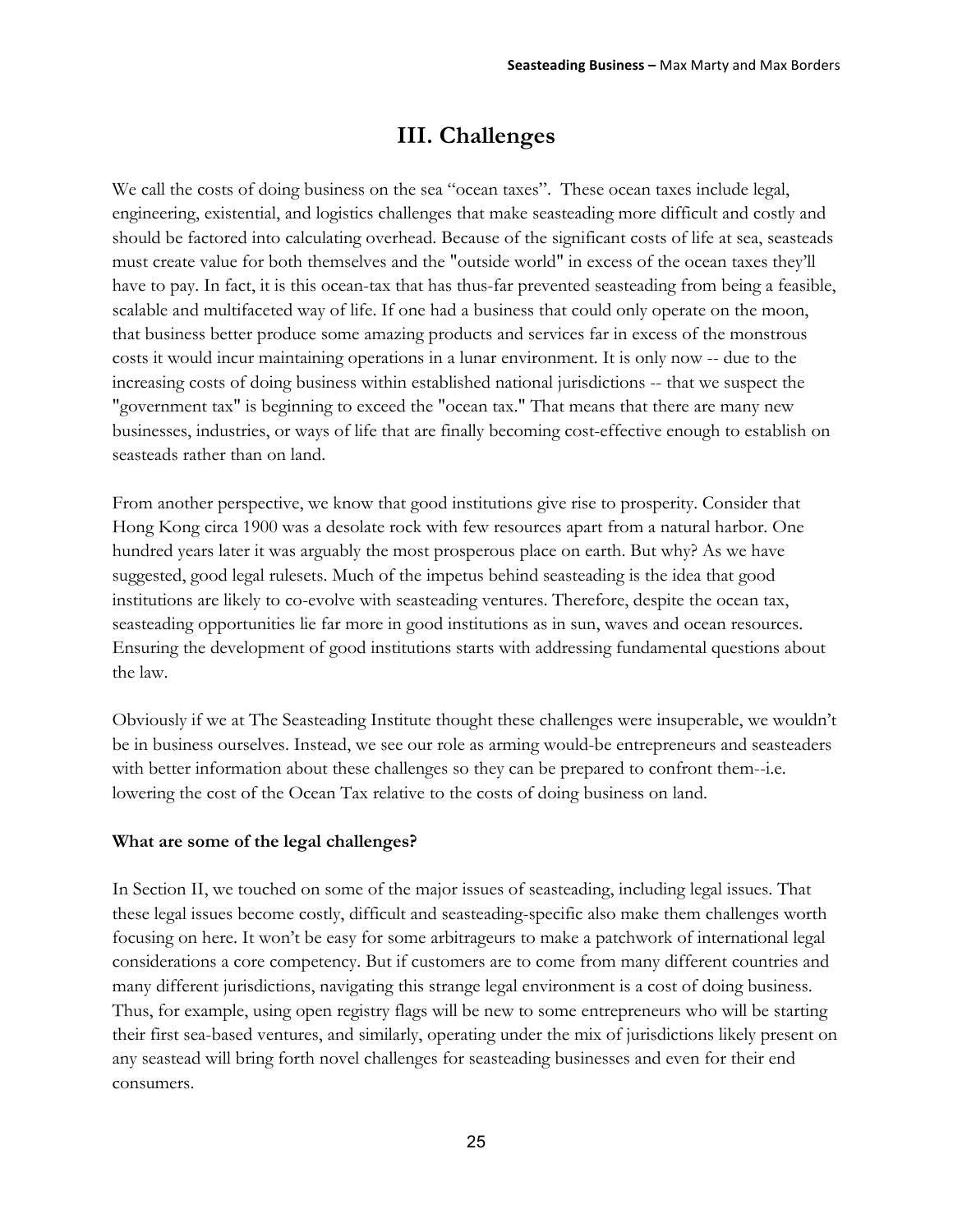The first "ocean taxes" are thus legal challenges from existing states. Seasteading is a new phenomenon that could be perceived as a challenge to the multilateral regimes currently under the stewardship of the world's international bodies. It will come as no surprise, then, if or when the world's states erect obstacles to seasteading -- either through new policy initiatives or through more clandestine means.<sup>38</sup> With foresight, preparation and awareness of these issues (manifested especially as good PR), seasteading can demonstrate its benefits--whether to individuals, businesses and coastal states. We believe, fundamentally, that seasteading is a win-win undertaking and that such can be communicated to stakeholders across the board.

Preparation and awareness come at a cost. Seasteaders will have to invest in forming the new legal frameworks in which they will operate, as well as remain in compliance with whatever new legal frameworks are already on the sea. Difficulties are likely to arise in the areas like commerce, supply chain/customs, immigration and mainland access.

- *● Commerce*--Seasteaders may face difficulties trading with customers in certain jurisdictions. Consider various shades of commercial activity from white to black. White market activity is trade that is covered explicitly by trade agreements. Black market activity is trade that takes place in contravention of the laws of either a seastead or the mainland jurisdiction. Therefore, much of the commercial seasteading activities could be considered as various shades of grey. In other words, a product or service that is heavily regulated or prohibited on land may not be on a seastead. But the parties to an exchange may cross those jurisdictions. The key will be to ensure that mainland jurisdictions are prevented from creating *de facto* or *de jure* restrictions on trade with seasteaders due to the degree of market "greyness." Some grey markets will be tolerable, others will not. Thus, when it comes to jurisdictional arbitrage, we suggest entrepreneurs pursue market activity toward the "lighter" end of the spectrum. Even activity that is not proscribed on the seastead may invite the ire of territorial jurisdictions and move them to invest in measures that curb any darker grey-market activity. That could have spillover effects for other types of commercial activity with seasteaders -- even white-market trade. There are no hard and fast rules here, as this is almost entirely uncharted territory. Business will lead a delicate diplomatic dance beyond traditional open registry legal precedent. We recommend that seasteaders be pragmatic in their trading and marketing practices -- especially as large, leviathan states will have lots of muscle, no doubt with the backing of special interests -- i.e. competition on land. For more on this, please see The Seasteading Institute's series of legal research papers, which address these challenges in greater detail.
- *●* Supply chain/customs -- As we mentioned before, early-stage seasteads compete locally rather than globally. As such, a development seastead and its tenant companies must

 $38$  For more on interference by state actors, see "Building the Platform: Legal Challenges and Strategies for Seasteading" by Max Borders and Dario Mutabdzija (forthcoming from The Seasteading Institute).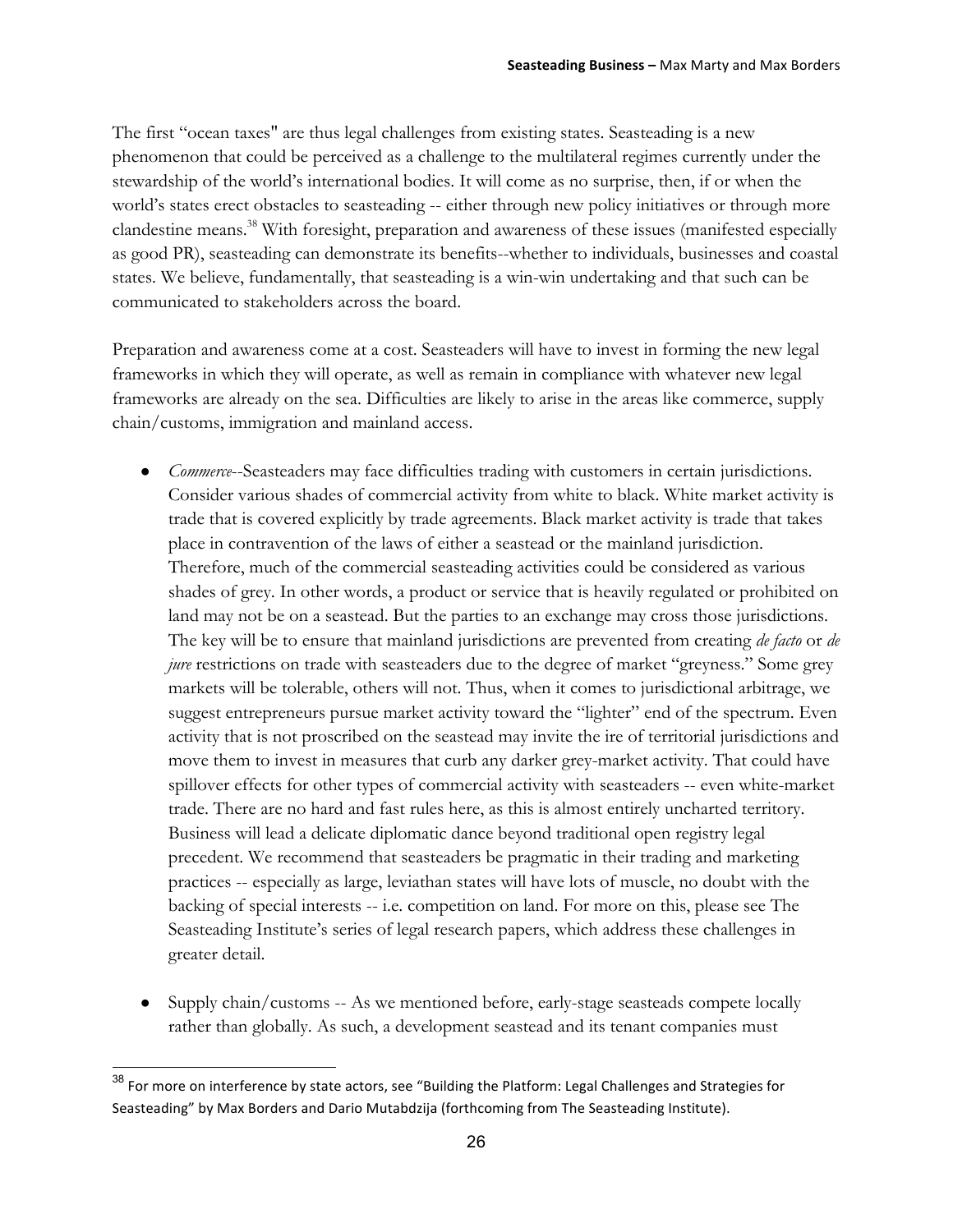establish positive relationships with the customs and immigration departments of the coastal state(s) through which they'll have to pass goods (and people). Some existing businesses, such as cruise lines and airlines, have already established these relationships. Similarly, seastead companies will do well to speak with these agencies early and often so as to ensure the existence of an efficient, low risk, and comfortable relationship for everyone involved. Individuals and/or products will likely be moving through these jurisdictional boundaries on a daily basis. As with any other export businesses, seasteading importer/exporters should use the following rules of thumb to reduce legal costs and other complications pre-emptively:

- 1. Know the tariffs, quotas, and regulations surrounding the import/export of your product from the seastead into the coastal state.
- 2. Know your business partners and make sure they're similarly informed as to any applicable laws or customs bottlenecks.
- 3. Understand the coastal state's public policy stance on your business and work to help the public understand the benefits of allowing individuals voluntarily to do business with the seastead's tenant companies.

It's better to prevent fires than to put them out.

*● Immigration* -- It's one thing to transport goods under the jurisdiction of the seastead's flagging state. It's quite another to deal with tracking people as they come aboard and exit the seastead and the coastal state. Seasteaders may want to live on the seastead and work on land, or vice-versa. Many seastead customers will choose to spend their weekends at the seastead spa. Whatever the case, these interactions will result in a complicated mix of immigration issues depending on the policies of the seastead and of the coastal state. In the U.S. for example, individuals holding foreign passports are required to enter the country through an official port of entry, while US citizens can come and go more easily. Individuals will also have to deal with a complicated mix of reporting and compliance issues relating to any income earned while aboard the seastead, etc.--at least in the short term.

Finally, how will seasteaders handle refugees and stateless persons? If a seastead decides to allow these individuals to stay aboard the seastead, what would become of them if they suddenly had to be airlifted or otherwise transported to a nearby coastal state for hospitalization? As previously mentioned, dealing with these political challenges will likely prove to be some of the most difficult issues seastead firms face.

### What are some of the engineering<sup>39</sup> challenges?

<sup>&</sup>lt;sup>39</sup> For more on the engineering challenges of seasteading visit here: http://seasteading.org/research/engineering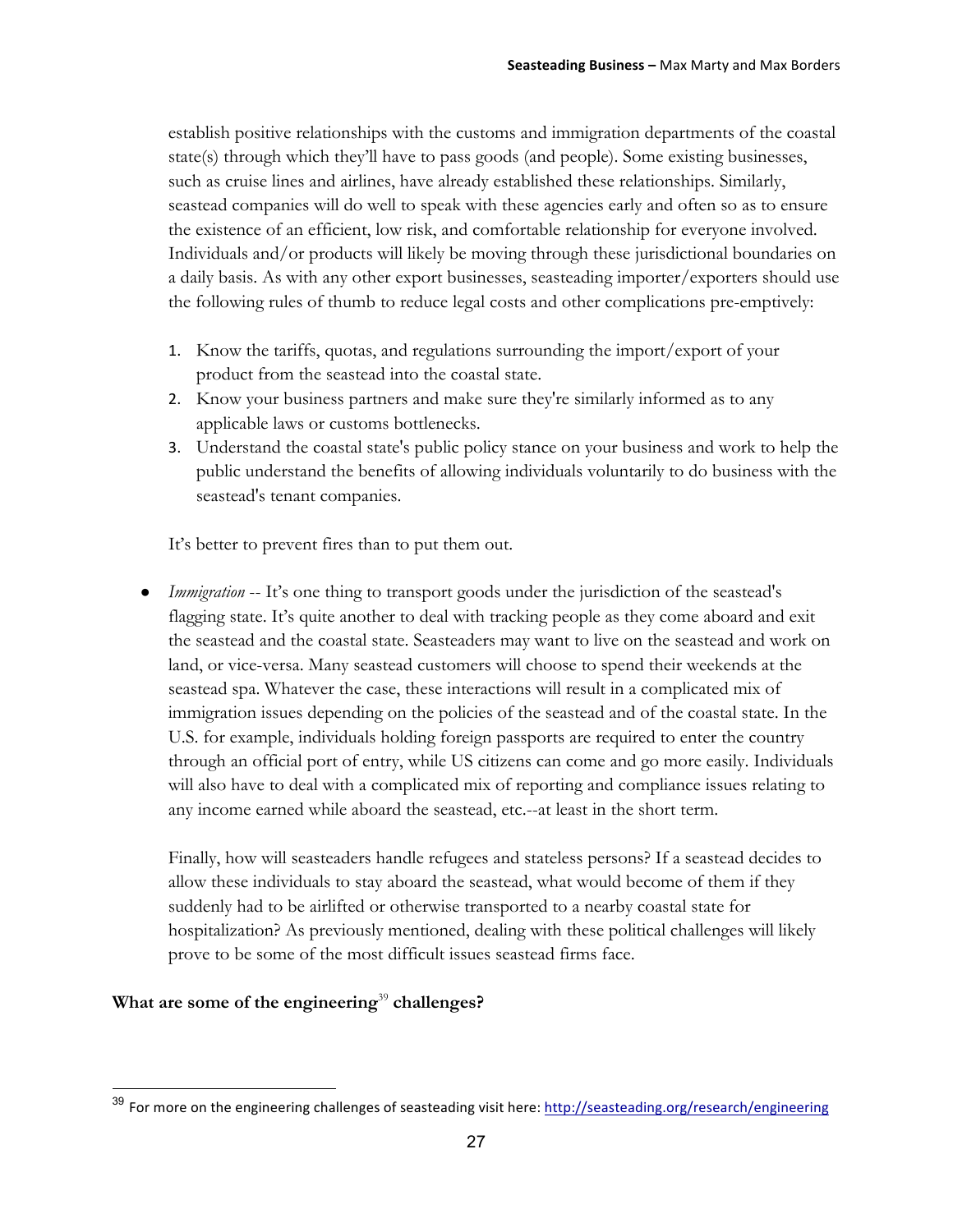There are two categories of engineering challenges--those we can expect in the next few years till perhaps the next decade and those that will come up in the long-term once structures are purposebuilt as seasteading settlements.

Short-term engineering challenges include redesigning and refurbishing existing vessels or platforms for permanent or semi-permanent business solutions. Many of the first seasteads, for example, will likely be re-purposed cruise ships. Cruise ships are usually built specifically as temporary accommodation for tourists rather than permanent residences for professionals who are looking to work aboard the ship for extended periods of time. Cruise ships also lack office space and other adequate facilities that will likely be necessary given the requirements of seasteading firms and residents.

Long-term engineering challenges will center on technologies that will help seasteads achieve economies of scale. For example, once the technology exists for building inexpensive and reliable breakwaters, seasteads will be able to scale to much larger sizes. We can imagine floating platforms able to carry cranes, cargo from container ships, office complexes, business parks and residential housing.

### What are Some of the Political Challenges<sup>40</sup>?

We would be remiss in failing to mention the political challenges of seasteading. These challenges overlap to a great degree with legal challenges. But here we'll concern ourselves more with the process -- that is, the machinations -- though which political issues are likely to arise.

So what does political economy have to tell us? The basic idea is that we sometimes think of political operatives as being different from actors in a marketplace. But some economists are able to explain a number of phenomena in political economy by assuming that these political operatives are basically self-interested. It would take us too far afield to summarize these insights in any great depth, but we can highlight some major relevant concerns.

*Interest-seeking* -- Interest-seeking behavior is that characterized by firms who use political and legal means to make money or to hamstring competition. Political operatives benefit from campaign dollars, lobbying perks and threats of withdrawing political support. It's easier to engage in interestseeking behavior *within a jurisdiction,* because groups (often firms) usually leverage regulations or statutory subsidies to gain some market advantage. The beauty of seasteading is that seasteading firms will be more immune to such practices thanks to jurisdictional arbitrage--but *not fully immune.*

 $40$  For more information on the political and legal dimensions to seasteading, see the work of Patri Friedman and Brad Taylor (political) and Dario Mutabdzija and Max Borders (legal) here: http://seasteading.org/research/lawand-politics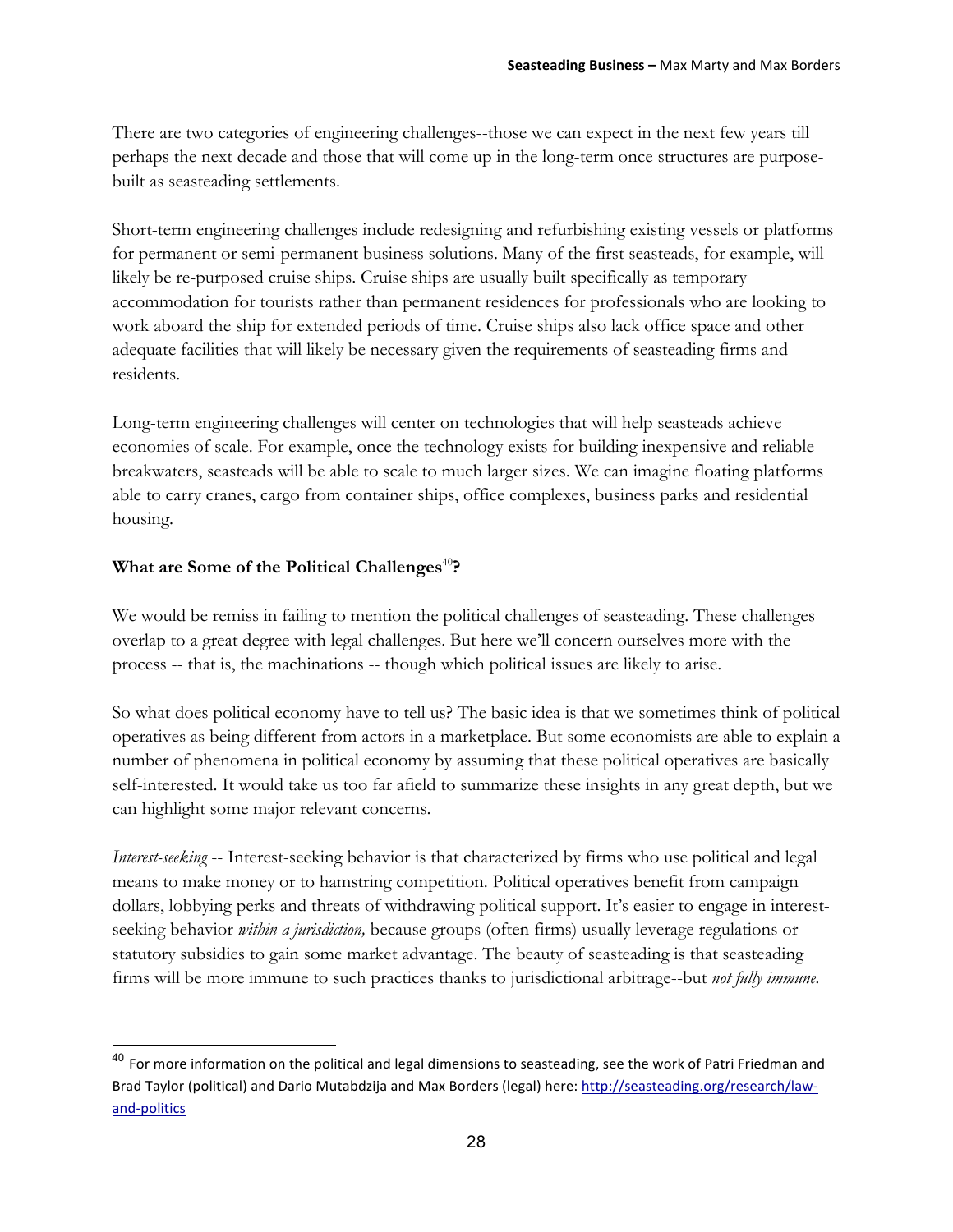For example, despite the fact that seasteading ostensibly falls outside of national jurisdictions, some countries claim the right to seize vessels due to "threats" to the nation (where threats is liberally defined). We can imagine our determined interest-seeking competitor on land using such language to press national governments to seize an entire medical seastead, say, based on "the threat" of underregulated treatment. The on-shore business thus successfully lobbies to get his competitor shut down. In another example, a tenant on board your seastead is growing marijuana. Even though the marijuana business is completely unrelated, the lobbyist onshore succeeds in getting his government to shut down the entire physical platform due to the "threat" drugs represent.

We can also imagine lobbyists for on-shore competitors pressing their governments to find legal means to restrict or punish their citizens for doing business with seasteads. Interest-seekers may require something as simple as taxes, tariffs or regulatory requirements on seastead goods. Whatever the case, counter-lobbying will have to factor into the "ocean tax." Seasteaders will thus do well to form a constituency of happy customers -- that is people on land who understand the benefit seasteaders provide. At the same time, seasteaders may want to engage in pre-emptive PR and counter-lobbying efforts.

Consider another example of the medical seastead that has managed to lower its costs relative to shore. Health insurance companies will have an interest in seeing that people have access to the seastead's products and services because the insurer will prefer to cover less expensive treatments and procedures. Might an alliance with health insurers help secure common business interests?

*Bootleggers and Baptists* -- Unholy coalitions between moralists and interest-seekers are the most effective at restricting activites of businesses. As economist Bruce Yandall describes:

Here is the essence of the theory: durable social regulation evolves when it is demanded by both of two distinctly different groups. "Baptists" point to the moral high ground and give vital and vocal endorsement of laudable public benefits promised by a desired regulation. Baptists flourish when their moral message forms a visible foundation for political action. "Bootleggers" are much less visible but no less vital. Bootleggers, who expect to profit from the very regulatory restrictions desired by Baptists, grease the political machinery with some of their expected proceeds. They are simply in it for the money.<sup>41</sup>

Unfortunately, there is no reason why these powerful alliances will not form to limit or crush seastead competitors. Just as unions and manufacturers lobby today to place tariffs on Chinese goods, Bootleggers and Baptists coalitions are likely to form against stiff competition from offshore

<sup>&</sup>lt;sup>41</sup> The Seasteading Institute's political researcher Brad Taylor has further commentary on Bootleggers and Baptists in an example from his native New Zealand. See also Professor Yandle's commentary quoted here. http://bradtaylor.wordpress.com/2009/05/06/bootleggers-and-baptists/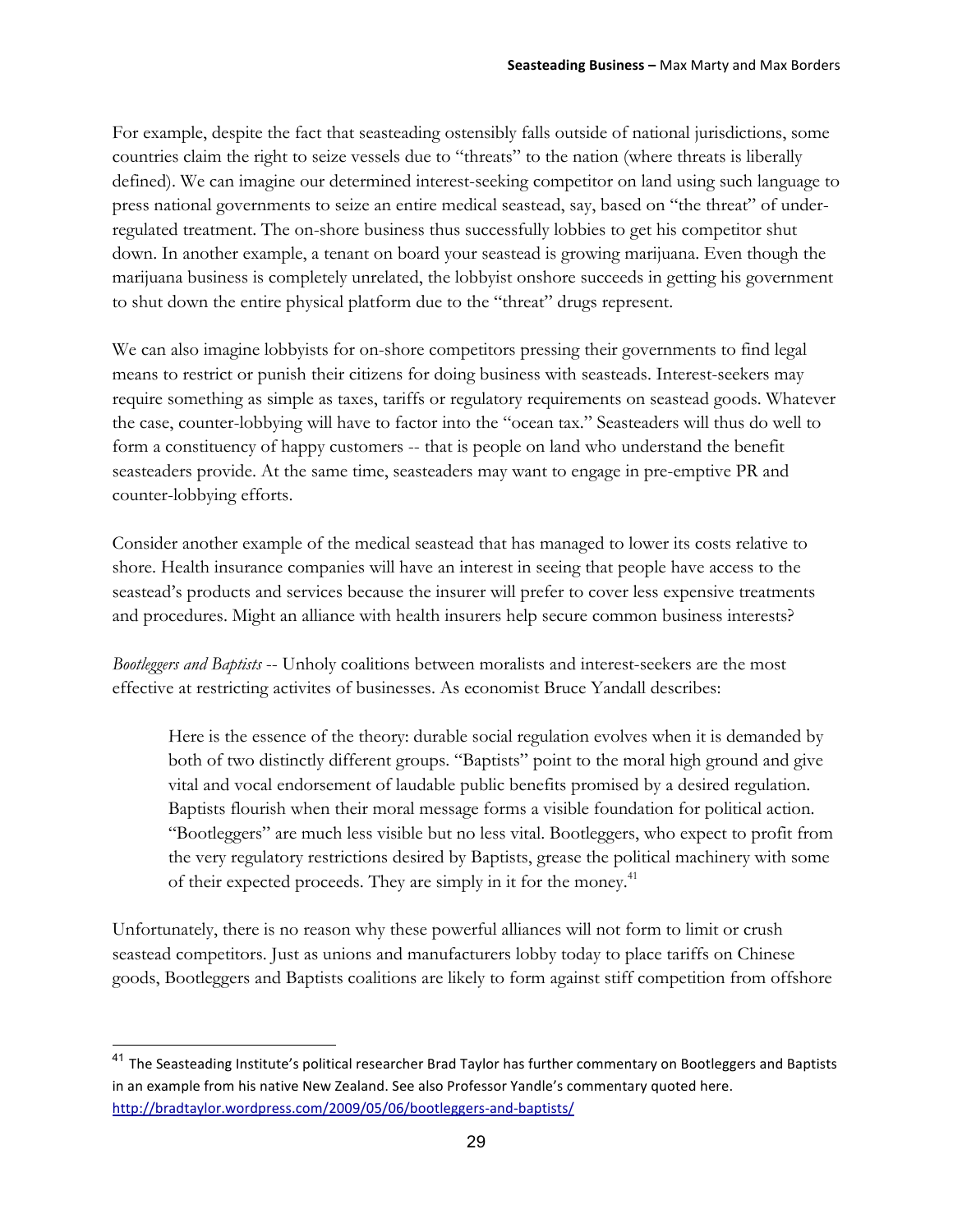biotech firms, for example (Bootleggers = onshore biotech firms; Baptists = people 'concerned' about the safety or ethics of seastead biotech research).

*Concentrated benefits and dispersed costs* - A unique feature of any policy (tax, regulation or subsidy) is that a few groups or firms benefit handsomely and directly, while customers or citizens barely notice the cost of the policy. This reality creates an incentive system that gives interest groups a distinct advantage over individuals and honest competitors. Special interests and Bootleggers and Baptists coalitions, as described above, benefit from engaging in heavy lobbying activity -- and have every incentive to do so. Citizens who may lose a half-cent on the dollar have little incentive to organize or to counter-lobby. Indeed, no ordinary citizen has the incentive or the knowledge to worry about whether a new seasteading business fails (or never comes into existence) due to imposition by the regulatory state on shore.

We can sum up our concerns about special interests as follows: The primary reason seasteading has become viable is due to the economic sclerosis the aforementioned phenomena cause, slowly-butsurely, on shore. That gives seastead entrepreneurs a window of time in which jurisdictional arbitrage is possible. But things can change quickly. Who knows how long this window will be open? State actors may move quickly to thwart competitive seasteads, or they may move slowly. In a more ideal case, seastead competition forces some jurisdictions to lighten their regulations. Whatever happens, there are currently opportunities to profit. Still, there is political risk on the sea, just as there is on land.

### **Conclusion**

This paper has been about opportunities and challenges of starting seastead businesses. We're firmly convinced that the net cost of the "Ocean Tax" is going down and the net cost of the land-based "Government Tax" is going up. If true, this fact alone represents a set of interesting opportunities for entrepreneurs who are considering an effort to create value from platforms at sea. Because there is potentially lots of value waiting to be captured there, we wanted to give entrepreneurs a more complete picture. This picture includes: the overall context of starting a seastead business as it relates to potential business forms and issues; opportunities and industries likely to arise due to location and institutional dynamics and; legal, engineering and political challenges. Armed with the very best information and enlightened speculation, seasteaders will some day -- perhaps sooner than many realize -- create bustling new societies on the waves.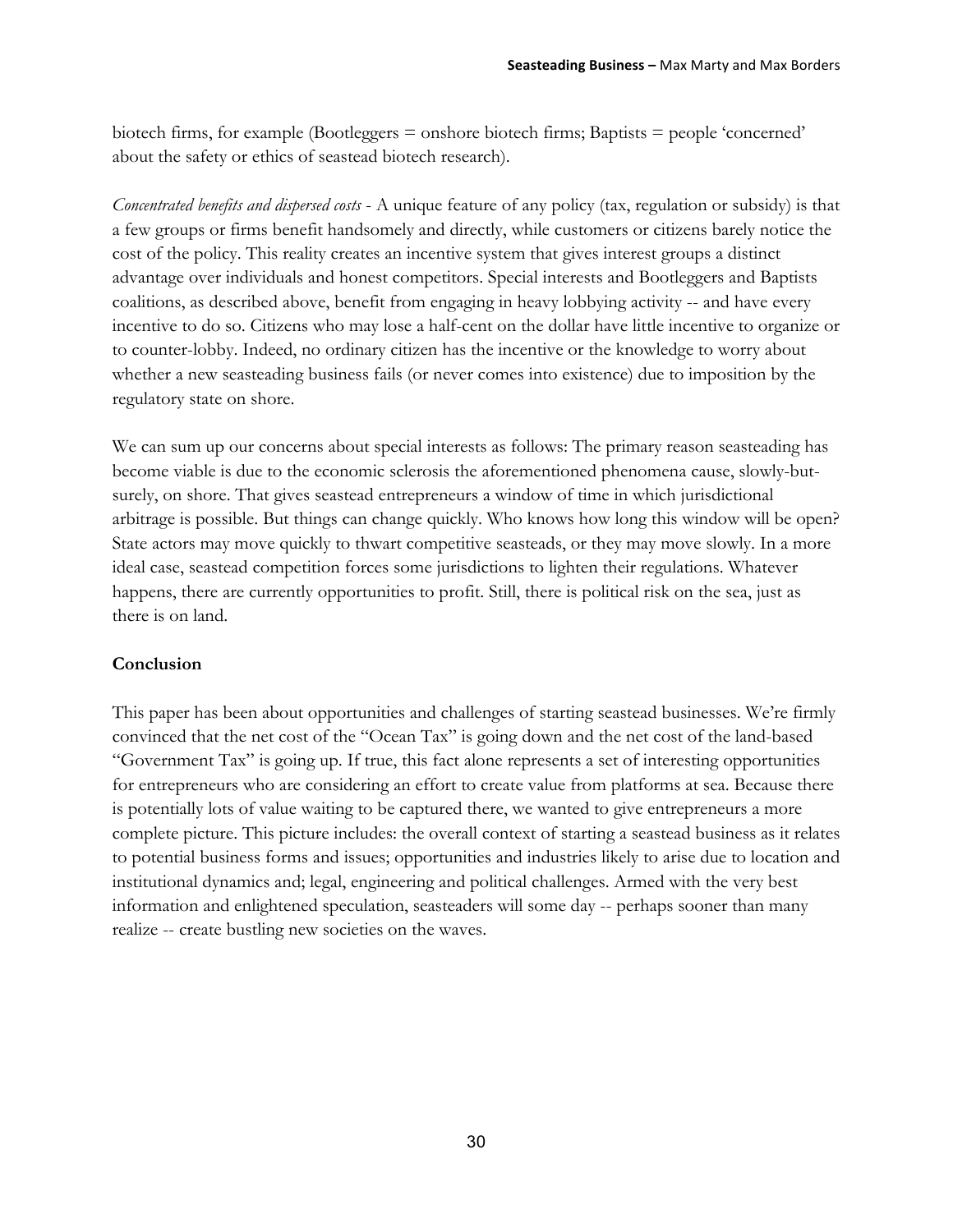#### Appendix: Seastead Aggregations

Seasteads will be modular and mobile, both physically and (due to the extra-jurisdictional nature of the ocean) legally. Thus seasteaders will find it beneficial to aggregate and re-aggregate their seasteads in a dynamic process that isn't available to us on land. The result of this process will be new challenges and opportunities that are virtually impossible to predict accurately today. These questions aren't likely to come up right away for the seasteading industry, but it's important to be thinking about these models and how they'll affect seasteading business for at least three reasons:

- Seasteading entrepreneurs should consider how they'll position themselves from day one to maximize the chances they'll be major players when the seascape becomes significantly more complex. It may be important for seasteading companies looking to achieve long-term growth (or looking to portray such to investors) to think about physical clusters and legal aggregations now.
- Firms will want to have considered and formulated some opinion as to aggregation issues to meaningfully and intelligently discuss them. Seasteading firms will likely be among the loudest voices. If seasteaders don't consider these issues, others (including competitors) will. Seasteading firms may not like what these others will have to say.
- Finally, it must be noted that seasteading clusters could be some of the most powerful forces for redefining the international political landscape. sIf previous decades are any indication, we can expect that preempting the political and international legal questions that could arise will probably itself take decades. Best to start planning early.

The following are some basic ways seasteads can be aggregated, which boil down to a physical and legal aggregation taxonomy.

*Informal Seastead Cluster.* The inherent modularity and mobility of the ocean means that it is relatively easy for a seastead platform to pick up and move to another area of the sea. The same cannot be said for a building in Manhattan. Therefore, because seasteads have the ability to cluster together for mutual benefit, we assume at least some will try this. We can imagine, for example, a tourist cluster, complete with a theme/amusement seastead, a golfers' paradise, and a resort seastead. Each of these might have been successful independently, but their owners decide to move them together as strong business considerations recommend themselves. We'll refer to such an agglomeration as an informal seastead cluster. We say "informal" because the seasteads in this cluster have not formally or agreed to any common standards, rules or protocols.

Formal Seastead Cluster. We can imagine that a seastead cluster will benefit from introducing standards, rules or protocols. Indeed there may be a business opportunity in the administration of these. For example, might it be beneficial for seasteads in a cluster to agree to a certain maximum distance each from the other – that is in order to facilitate transportation among the seastead platforms? Might the members of the cluster agree to certain codes of conduct, as well as the enforcement of these codes by a contracted security firm? We call such arrangements "formal" in the sense that they are agreed to formally and are binding on parties to the